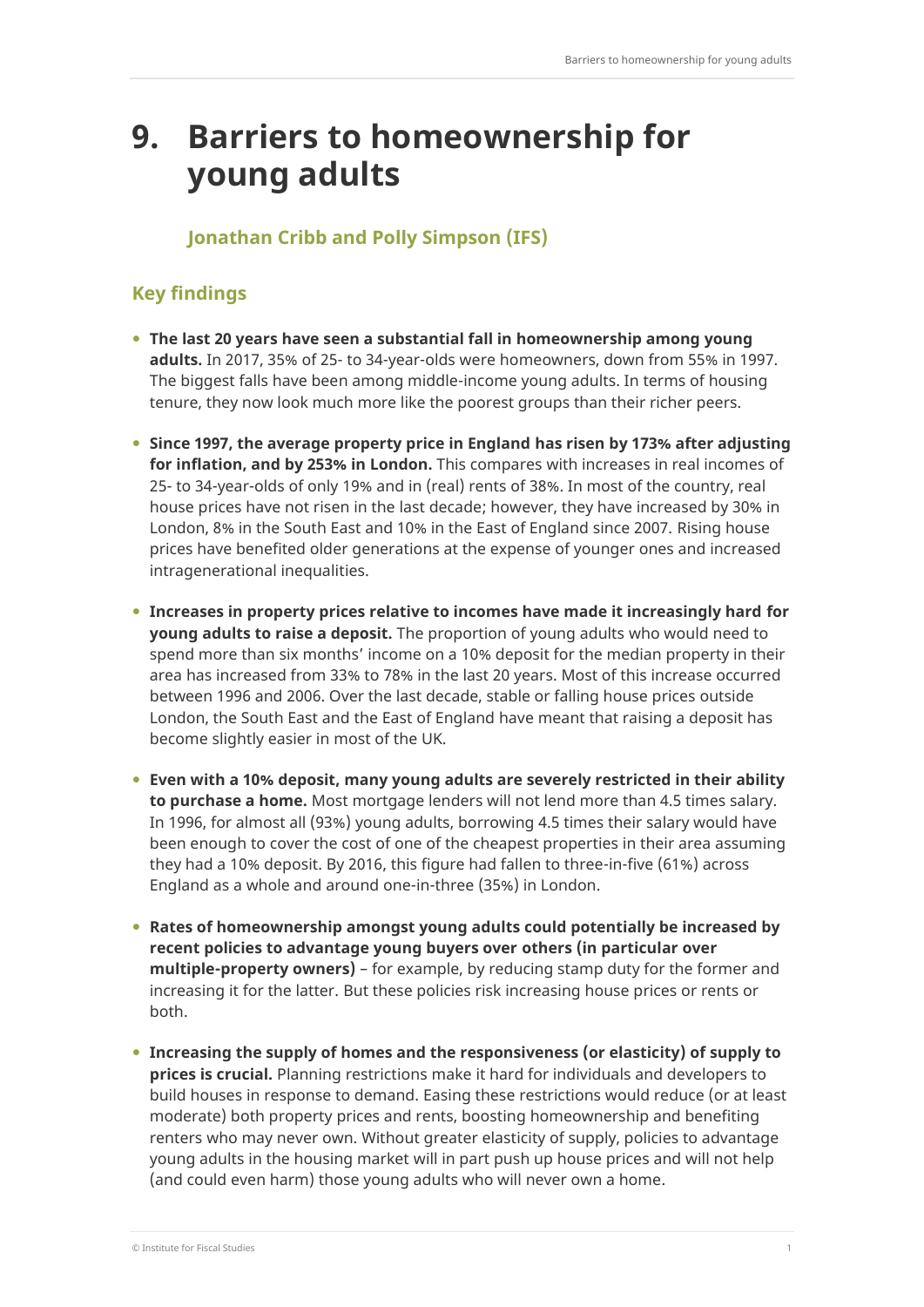## **9.1 Introduction**

The rate of homeownership amongst young adults has fallen substantially over the last 20 years. This change has not gone unnoticed: reversing the trend is a priority for both the government and the opposition. Philip Hammond's 2017 Autumn Budget stated that:

The government is determined to fix the dysfunctional housing market, and restore the dream of home ownership for a new generation.<sup>1</sup>

The Shadow Secretary of State for Housing, John Healey MP, said in an interview in Autumn 2017:

Since 2010, we've seen the number of under-45s owning their own home drop by 900,000 and now home ownership generally is at a 30-year low. Everyone knows someone who's affected, someone who can't get the home they need or aspire to.<sup>2</sup>

Successive governments have introduced (or revamped) a range of policies in an attempt to tackle low ownership rates. The Conservative government has introduced a stamp duty surcharge on the purchase of additional residential properties and cut the stamp duty paid by first-time buyers. Help to Buy and new Lifetime ISAs have topped up the savings and offset the mortgage costs of first-time buyers. Direct subsidies for housing construction and loan guarantees for housing providers are aimed at boosting housing supply. The variety of policies reflects what was called in the Budget a 'push on all fronts'.

The headline trends in homeownership and housing costs that these policies respond to have been set out many times by analysts inside and outside of government.<sup>3</sup> Figure 9.1 shows how ownership rates of different age groups have changed since 1996: over a 20 year period, the proportion of young adults (aged 25–34) owning their own home fell by 20 percentage points (ppts) from 55% to 35%, with most of the change occurring between 2002 and 2013 and essentially no change since then. While there have been some falls in homeownership of older adults over the last 20 years, they have been much more modest than the falls among younger adults, and homeownership rates for those aged 65–74 have risen gradually. In this figure, as well as in the rest of this chapter, a person is counted as a homeowner if they or their cohabiting partner or spouse own the property in which they live (either with a mortgage or outright). But, for example, someone living with a homeowning parent is not counted as being a homeowner themselves.

<sup>1</sup> Paragraph 5.1 of HM Treasury, *Autumn Budget 2017*, [https://www.gov.uk/government/publications/autumn](https://www.gov.uk/government/publications/autumn-budget-2017-documents)[budget-2017-documents.](https://www.gov.uk/government/publications/autumn-budget-2017-documents)

<sup>2</sup> Interview in the *New Statesman*, 4 September 2017, [https://www.newstatesman.com/microsites/housing/2017/09/john-healey-labour-has-radical-and](https://www.newstatesman.com/microsites/housing/2017/09/john-healey-labour-has-radical-and-deliverable-housing-plan-government)[deliverable-housing-plan-government.](https://www.newstatesman.com/microsites/housing/2017/09/john-healey-labour-has-radical-and-deliverable-housing-plan-government)

<sup>3</sup> See, for example: A. Corlett and L. Judge, *Home Affront: Housing across the Generations*, Resolution Foundation Intergenerational Commission, 2017[, https://www.resolutionfoundation.org/app/uploads/2017/09/Home-](https://www.resolutionfoundation.org/app/uploads/2017/09/Home-Affront.pdf)[Affront.pdf;](https://www.resolutionfoundation.org/app/uploads/2017/09/Home-Affront.pdf) Department for Communities and Local Government, *English Housing Survey: Headline Report, 2015–16*, 2017[, https://www.gov.uk/government/statistics/english-housing-survey-2015-to-2016-headline](https://www.gov.uk/government/statistics/english-housing-survey-2015-to-2016-headline-report)[report](https://www.gov.uk/government/statistics/english-housing-survey-2015-to-2016-headline-report); and J. Cribb, A. Hood and J. Hoyle, 'The decline of homeownership among young adults', IFS Briefing Note BN224, 2018[, https://www.ifs.org.uk/uploads/publications/bns/BN224.pdf.](https://www.ifs.org.uk/uploads/publications/bns/BN224.pdf)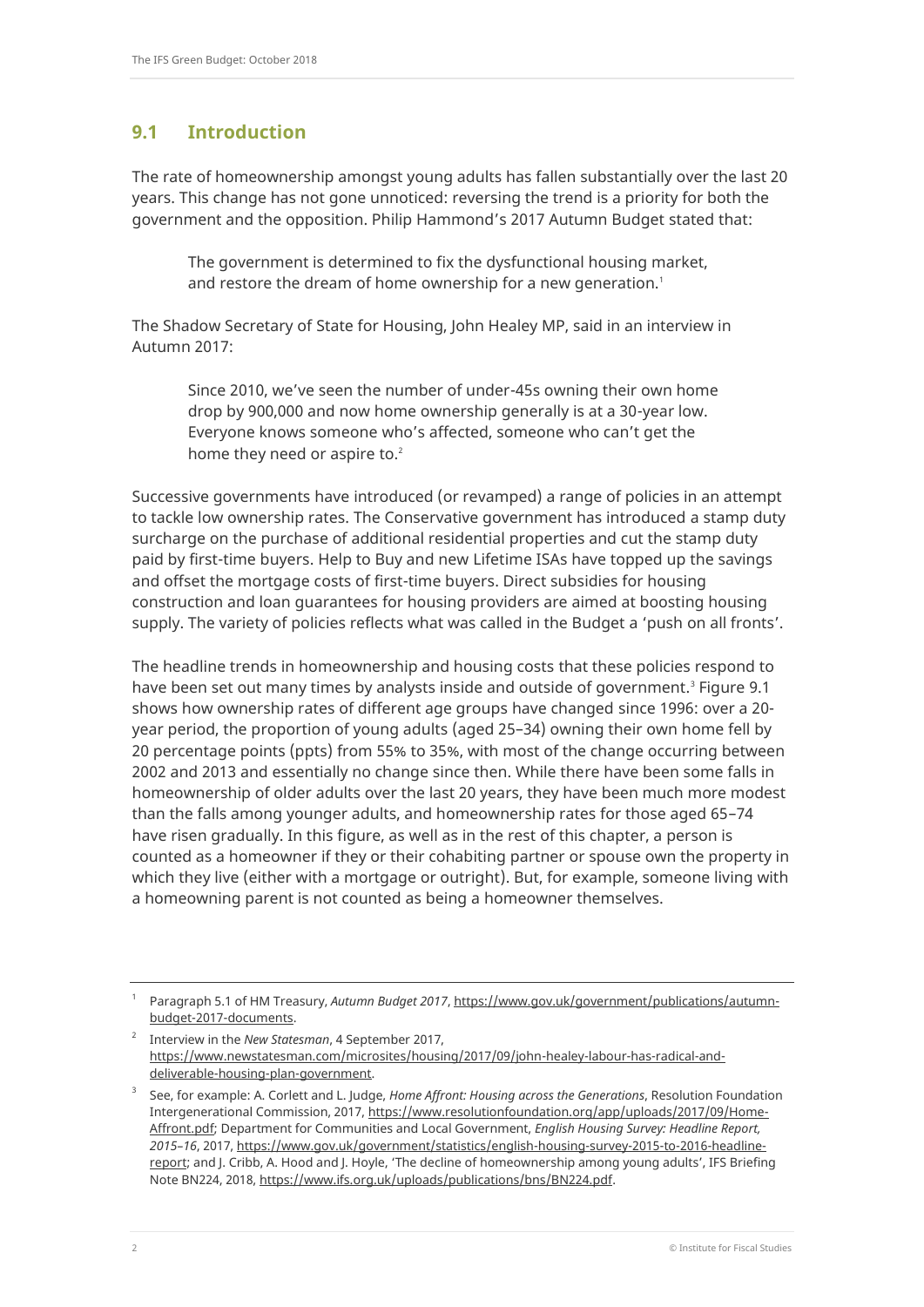

**Figure 9.1. UK homeownership rates by age group, 1996–2017**

Note: An individual is counted as a homeowner if they or their cohabiting partner or spouse own the property in which they live (either with a mortgage or outright).

Source: Authors' calculations using the Labour Force Survey 1996–2017.

As Figure 9.2 illustrates, the substantial decline in young adults' homeownership has occurred across all regions and nations of the UK over the last 20 years, with the smallest falls in Scotland (13ppts) and the largest in the South East (25ppts). The share of young adults owning their own home is lowest in two sorts of areas: those with high house prices (such as London and the South East of England) and poorer, urban areas with lower wages and employment (such as the West Midlands metropolitan area and Merseyside).

These trends are well known, but discussion of why – or whether – they are cause for concern has in general been less precise. It is often taken for granted that lower homeownership is bad and that policies that boost homeownership must be good. In this chapter, we focus on how young adults interact with the housing market: the house prices and the rental prices that they face, the constraints they face when looking at purchasing a home, the consequences this has for homeownership and inequalities, and some of the potential policy options available to address these challenges.

Section 9.2 presents key information on changes in the housing market over the last 20 years. We focus on trends in house prices, mortgage interest rates and repayments, and rents in the private rental market to assess how the market facing young adults who are looking to rent or buy a property differs from that in the past.

Section 9.3 considers the economic reasons – related both to efficiency and to equity – why low homeownership rates amongst young adults might be a matter for public policy concern. There may also be political (or political economy) rationales for such concerns, particularly as voters frequently name housing as a top priority. For example, low homeownership could potentially increase disengagement of younger generations from the political process. We do not consider these political arguments in detail.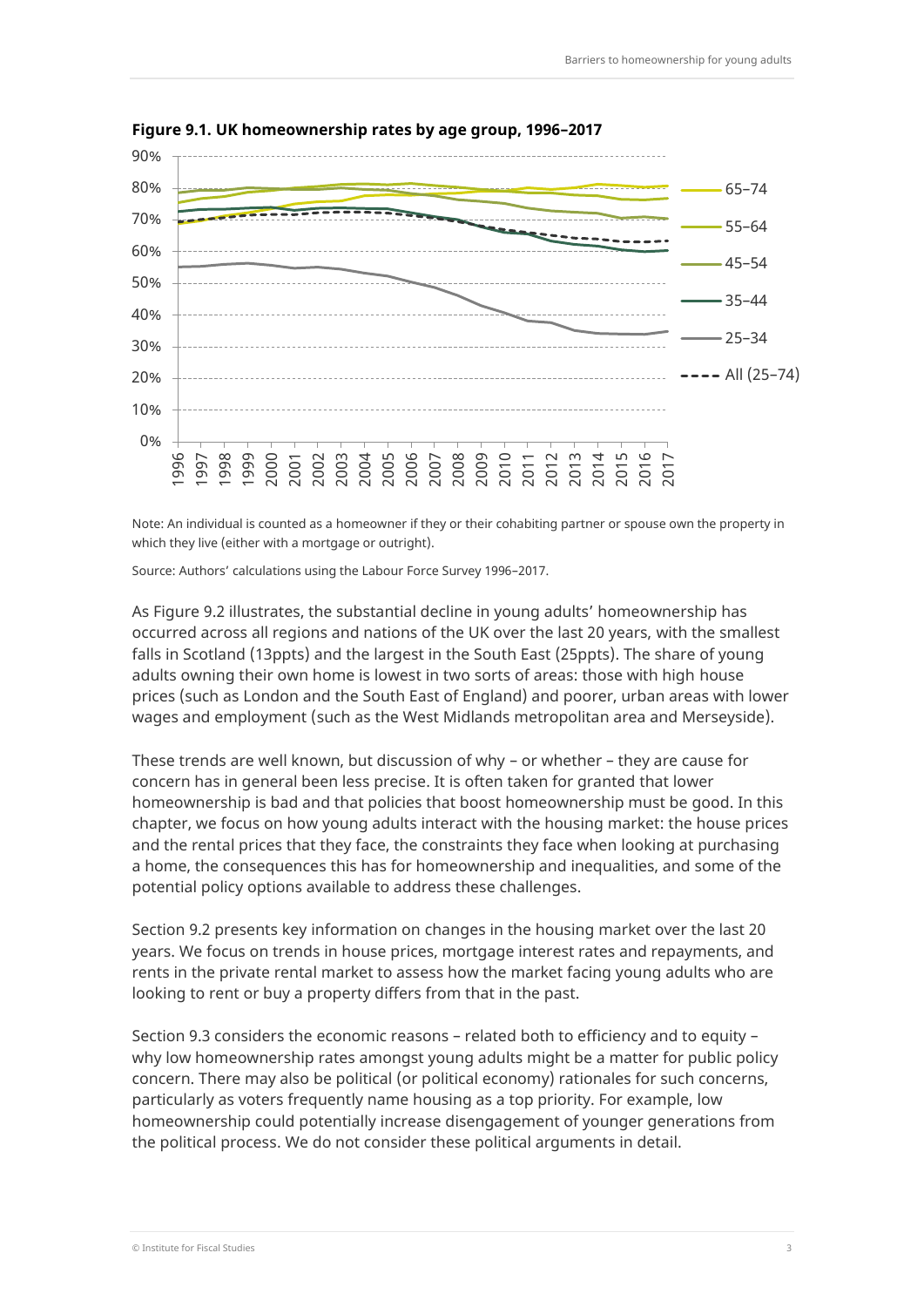



Source: Authors' calculations using the Labour Force Survey 1997 and 2017.

One particular feature of the housing market is that most people buying a first home will need access to credit (i.e. a mortgage) to purchase a property. There are various borrowing constraints in the mortgage market that limit the amount that people can borrow, with both minimum deposit requirements and caps on loan-to-income ratios. These constraints disproportionately affect the ability of younger prospective buyers compared with older people because they have had less time to save for a deposit and are more likely to have their peak earning years ahead. Moreover, rising house prices over the last 20 years mean that these constraints have become even more binding for young adults, at a time when rent increases – and falls in mortgage interest rates – have made owning appear cheaper compared with renting (when comparing mortgage interest payments and rents).

Section 9.4 analyses this issue in greater detail, quantifying how higher house prices compared with incomes have made the borrowing constraints faced by young adults much more important over the last two decades. Previous work in this area has focused on comparing average prices with average earnings or incomes. We build on this by looking at how the income distribution for young adults compares with the property prices in the housing market that they face in the area (local authority) in which they live.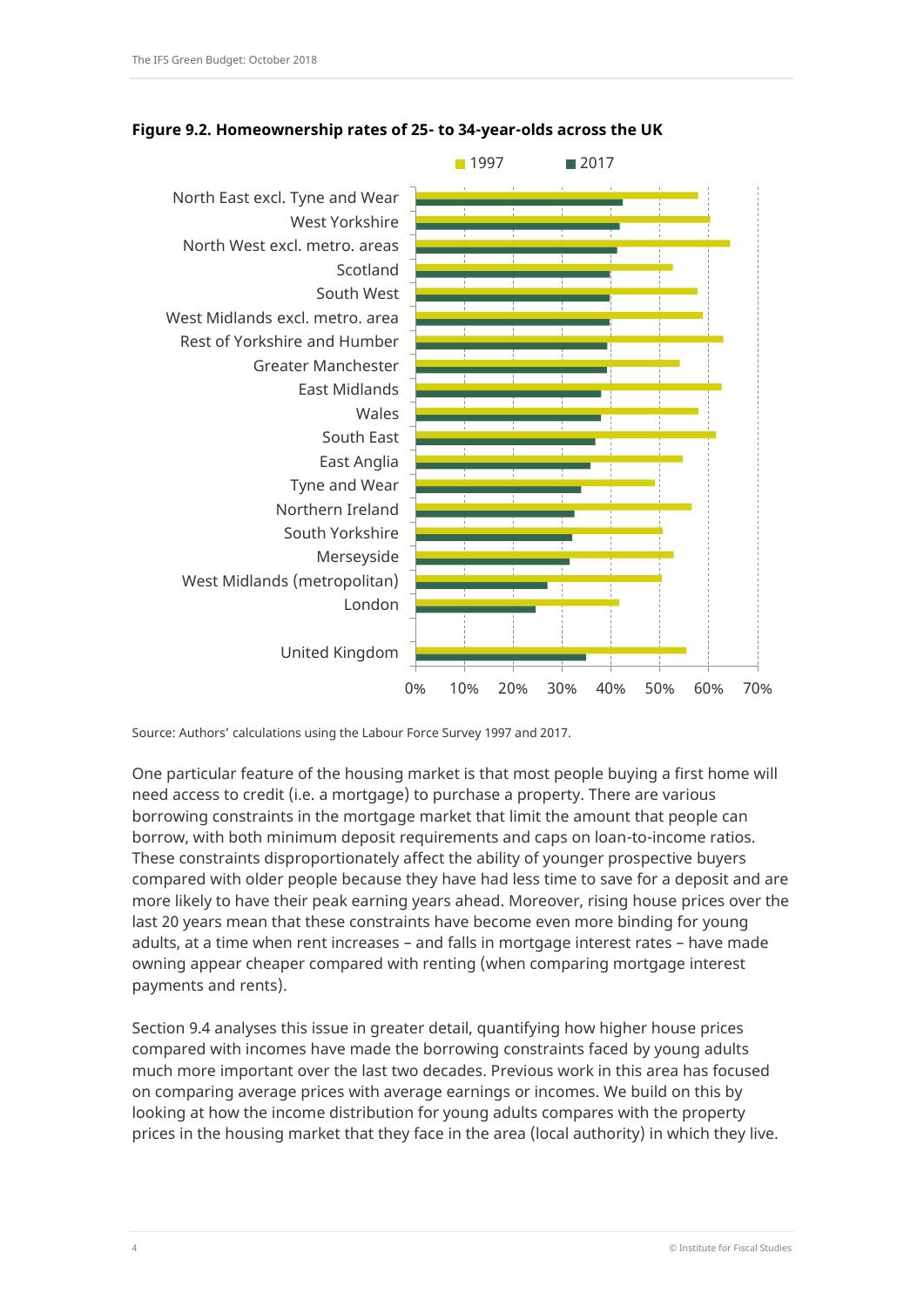Section 9.5 considers some of the broad policy options open to government. One potential approach is to dismantle the barriers on the mortgage market; however, there are good macroeconomic reasons not to, and even removing the restrictions entirely would still leave young adults at a disadvantage. We go on to consider the relative merits of three types of intervention: advantaging young adults in the buying process; disadvantaging other potential buyers; and increasing housing supply, and the responsiveness of supply to changes in property prices or demand.

Section 9.6 concludes.

## **9.2 The English housing market: changes in property prices, interest rates and rents**

Property prices, mortgage interest rates and rents in the private rental market are three key factors that affect housing tenure decisions and housing costs. In this section, we set out the key trends for each over the last 20 years. We then explore briefly the links between these three factors, which can help us to understand what has happened in the housing market over the last 20 years. Due to data constraints, we restrict our attention to England only.

#### **Trends in property prices**

Over the last 20 years, average house prices have increased rapidly, even after accounting for overall inflation (excluding housing costs) and for the types of houses sold. Using Land Registry data for England, Figure 9.3 illustrates that between 1997 and 2017, the average house price in England increased from £86,000 to £234,000 (expressed in 2016–17 prices), a 173% increase. This compares with an increase in the mean net income of 25- to 34-yearolds of 19% (after adjusting for the same measure of inflation) between 1997–98 and 2016–17.

This house price growth is much higher than in other large developed economies. Data from the OECD (which use slightly different measures of both average house prices and inflation) show that between 1997 and 2017, real property prices in the UK as a whole grew by 150%, higher than for any other G7 country, with Canada (141% growth) and France (101%) being closest to the UK, and Germany (4%) and Japan (–23%) having the slowest growth.<sup>4</sup>

Some regions in England have experienced much faster growth – most notably London, where the average house price increased by over 250% in real terms (from £132,000 to £467,000) over the same period. It is also important to note that only in London, the South East and East of England are average house prices higher (in real terms) than their precrisis (2007) peak, although real house prices across the rest of England are still much higher than they were 20 years ago.

The Land Registry data used in Figure 9.3 are only complete up to 2017. More recent data from Nationwide suggest that in the year to the second quarter of 2018, average house

<sup>4</sup> [https://data.oecd.org/hha/housing.htm.](https://data.oecd.org/hha/housing.htm)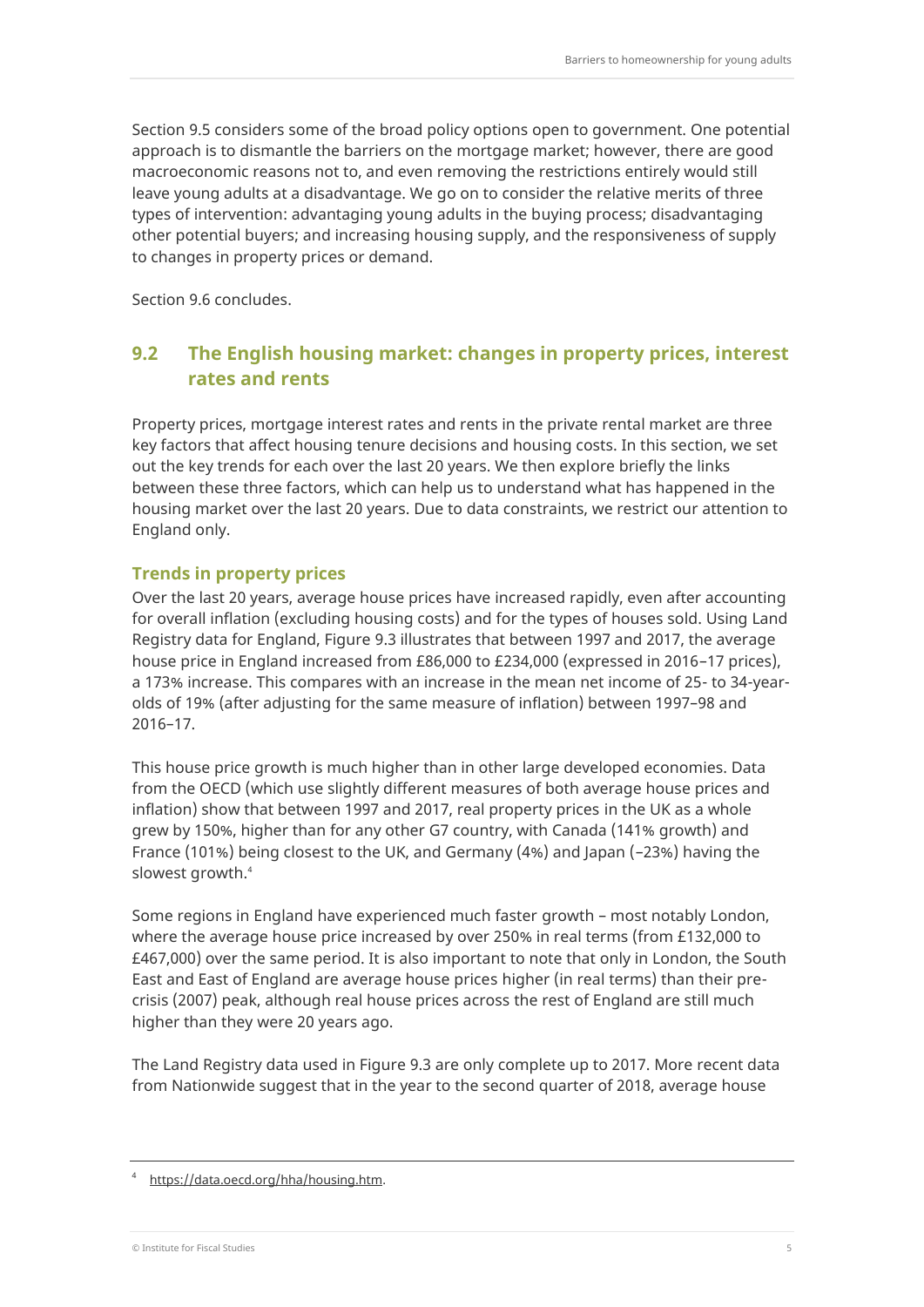

**Figure 9.3. Average (mean) real house prices by region of England, 1968–2017**

Note: Land Registry methodology uses hedonic methods to adjust for changes in the composition of houses being sold over time. Data are not available for all regions before 1992. Prices expressed in 2016–17 prices, adjusting for inflation using the Consumer Prices Index (excluding housing costs).

Source: UK Land Registry House Price Index data for average prices at the regional level, 1968–2017.

prices fell by 0.2% after adjusting for CPI inflation, with falls in London of 4.3%.<sup>5</sup> Looking forward, there are some predictions of possible falls in house prices as a result of Brexit, particularly if the UK leaves the EU in a 'disorderly' way.<sup>6</sup> However, average house prices would need to fall by around two-thirds to take us back to the (real) prices seen two decades ago, and the experience since the financial crisis shows that, while house prices may drop significantly in the aftermath of a large macroeconomic shock, they may not necessarily stay at the depressed levels, at least in some regions such as London and the South East.

Differential trends in house prices over the last 20 years have opened up enormous differences in the distribution of house prices between regions. To see the distribution of house prices faced by young adults in 2016, Figure 9.4 shows the range of property prices in each English region. For comparison, we also show the variation in the net income of young adults by region in Figure 9.5.

Figure 9.4 confirms that the high house prices in London and the South East are found across the distribution as well as for the average. In practice, this means that the distribution of housing costs within each region is dwarfed by the much bigger differences

<sup>5</sup> [https://www.nationwide.co.uk/-/media/MainSite/documents/about/house-price-index/2018/Jun\\_Q2\\_2018.pdf.](https://www.nationwide.co.uk/-/media/MainSite/documents/about/house-price-index/2018/Jun_Q2_2018.pdf)

<sup>6</sup> [https://www.ft.com/content/87b1f284-1452-11e7-80f4-13e067d5072c.](https://www.ft.com/content/87b1f284-1452-11e7-80f4-13e067d5072c)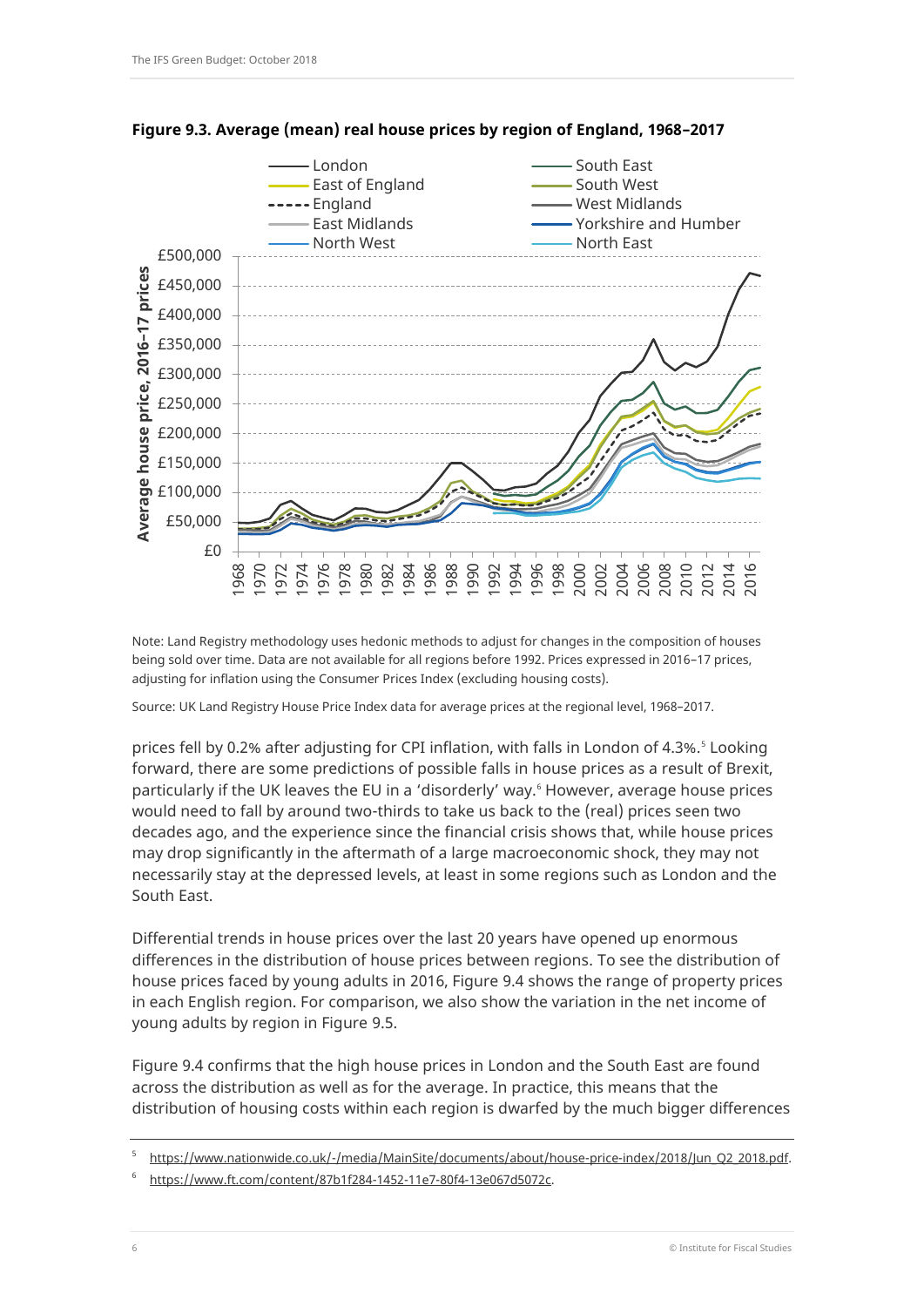

**Figure 9.4. Distribution of English house prices by region (2016), 2016–17 prices**

Note: Regions are ranked by median house prices.

Source: HM Land Registry price paid data 2016.



**Figure 9.5. Distribution of annual net income for adults aged 25–34 by region (2015 and 2016 pooled), 2016–17 prices**

Note: Regions are ranked by median property prices. Annual net income includes the income of the young adult and any cohabiting partner. Incomes are not equivalised. Incomes are expressed in 2016–17 prices, adjusting for inflation using the Consumer Prices Index excluding housing costs.

Source: Authors' calculations using Family Resources Survey 2015 and 2016. Based on pooled data for 2015 and 2016.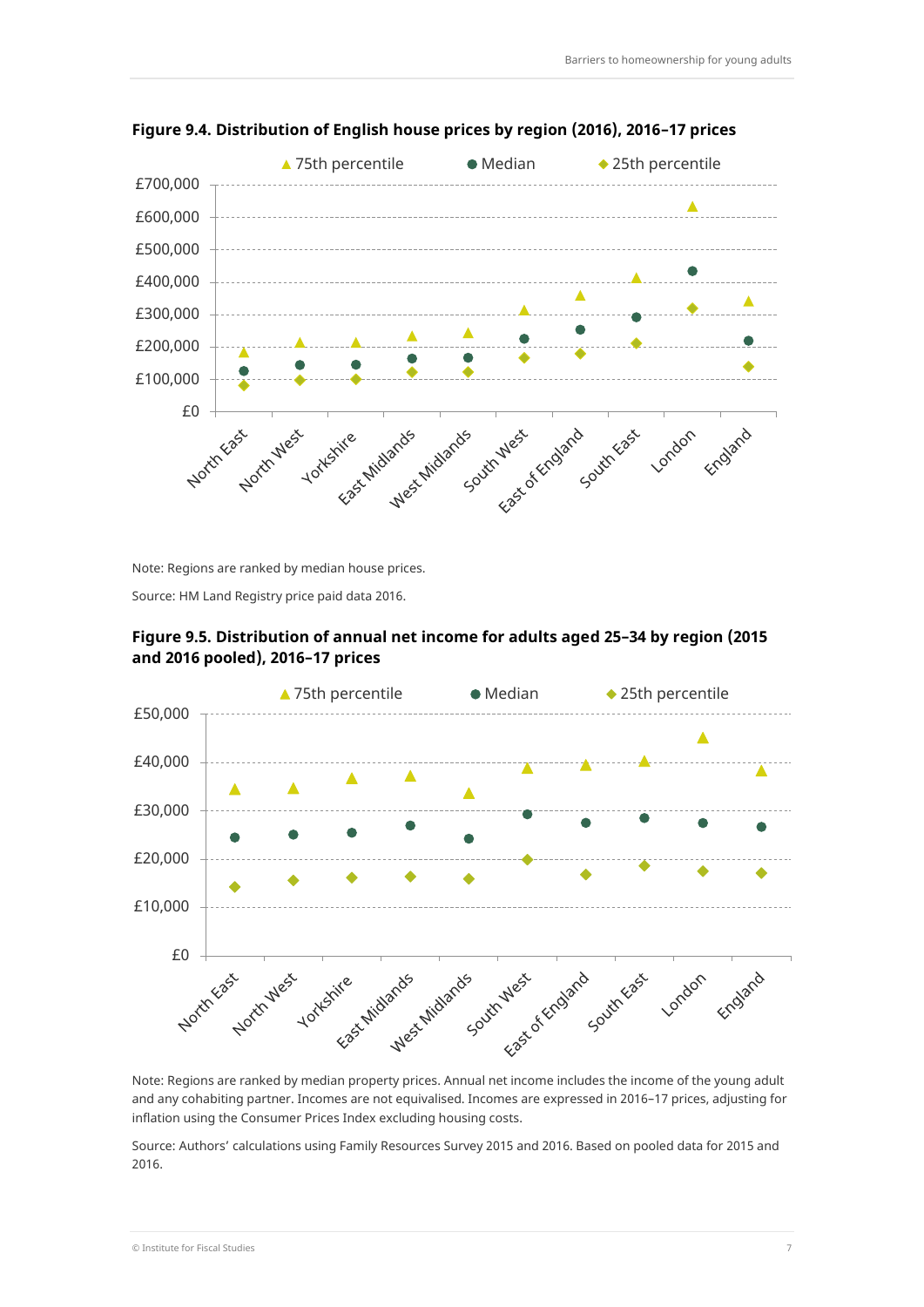across the country. For example, the  $25<sup>th</sup>$  percentile (the property costing more than 25% of properties) house price in the East of England (£180,000) is similar to the 75<sup>th</sup> percentile (higher than 75% of properties) in the North East of England (£185,000). London is so exceptional that the  $25<sup>th</sup>$  percentile of house prices there is higher than the median in the next most expensive region – the South East.

Regional differences in net income (that is, after direct taxes are paid and any benefits received) for young adults are small in comparison, as shown in Figure 9.5. The median young adult in England had a net income (including the income of their cohabiting spouse or partner if they have one) of £27,000. Across regions, this figure only varied from £24,000 in the West Midlands to £29,000 in the South West. The differences in the 75<sup>th</sup> percentile of young household incomes are somewhat larger, ranging from £34,000 in the West Midlands to £45,000 in London.<sup>7</sup>

The differences between income and house prices shown here are important. Previous IFS research found that all of the fall in the homeownership of 25- to 34-year-olds between 1995–96 and 2015–16 could be accounted for by increases in average regional house prices compared with young adults' after-tax incomes.<sup>8</sup>

## **Trends in interest rates and mortgage repayments**

While house prices are far higher than they were 20 years ago, mortgage interest rates have fallen significantly. Figure 9.6 shows data from the Bank of England on how the average interest rate on a variable (or 'tracker') mortgage has fallen over the last 20 years. It shows a gradual decline in mortgage interest rates since the mid 1990s, falling from around 8% in 1995 to reach 5% in the mid 2000s. Mortgage rates fell again as the Monetary Policy Committee of the Bank of England cut the Base Rate in 2008 (though by less than the Base Rate fell), and continued to fall to reach around 2% in 2016. With CPI inflation still above 2%, *real* interest rates on mortgages are close to zero. Having said that, Bank of England statistics show that mortgage interest rates have not fallen as much on higher loan-to-value mortgages such as those that first-time buyers frequently have, meaning many younger mortgagors will not have benefited as much from falling interest rates.<sup>9</sup>

Falling mortgage interest rates and higher property prices mean that young adults who do purchase a home face a very different structure of mortgage repayments from what was typical in the mid 1990s. Our analysis from the Family Resources Survey (FRS) shows this in clear detail:

 The average (mean) monthly mortgage repayment (which includes both the interest and capital repayments) for young homeowners rose by 120% after adjusting for inflation between 1996–97 and 2007–08, driven by rapidly growing house prices and higher interest rates in the run-up to the financial crisis. Since then, falls in interest rates

<sup>7</sup> One reason for these small geographical differences is that the region with the highest wages (London) also has the highest proportion of people living without a partner, which suppresses average income there.

 $8$  J. Cribb, A. Hood and J. Hoyle, 'The decline of homeownership among young adults', IFS Briefing Note BN224, 2018[, https://www.ifs.org.uk/uploads/publications/bns/BN224.pdf.](https://www.ifs.org.uk/uploads/publications/bns/BN224.pdf)

<sup>9</sup> See chart E in H. Phaup, 'Historical sources of mortgage interest rate statistics', Bank of England, 2015, [https://www.bankofengland.co.uk/-/media/boe/files/statistics/bankstats-articles/2015/historical-sources-of](https://www.bankofengland.co.uk/-/media/boe/files/statistics/bankstats-articles/2015/historical-sources-of-mortgage-interest-rate-statistics---bankstats-article.pdf?la=en&hash=79EEA48DAD7C48817355A5C8CFDC73E458951772)[mortgage-interest-rate-statistics---bankstats](https://www.bankofengland.co.uk/-/media/boe/files/statistics/bankstats-articles/2015/historical-sources-of-mortgage-interest-rate-statistics---bankstats-article.pdf?la=en&hash=79EEA48DAD7C48817355A5C8CFDC73E458951772)[article.pdf?la=en&hash=79EEA48DAD7C48817355A5C8CFDC73E458951772.](https://www.bankofengland.co.uk/-/media/boe/files/statistics/bankstats-articles/2015/historical-sources-of-mortgage-interest-rate-statistics---bankstats-article.pdf?la=en&hash=79EEA48DAD7C48817355A5C8CFDC73E458951772)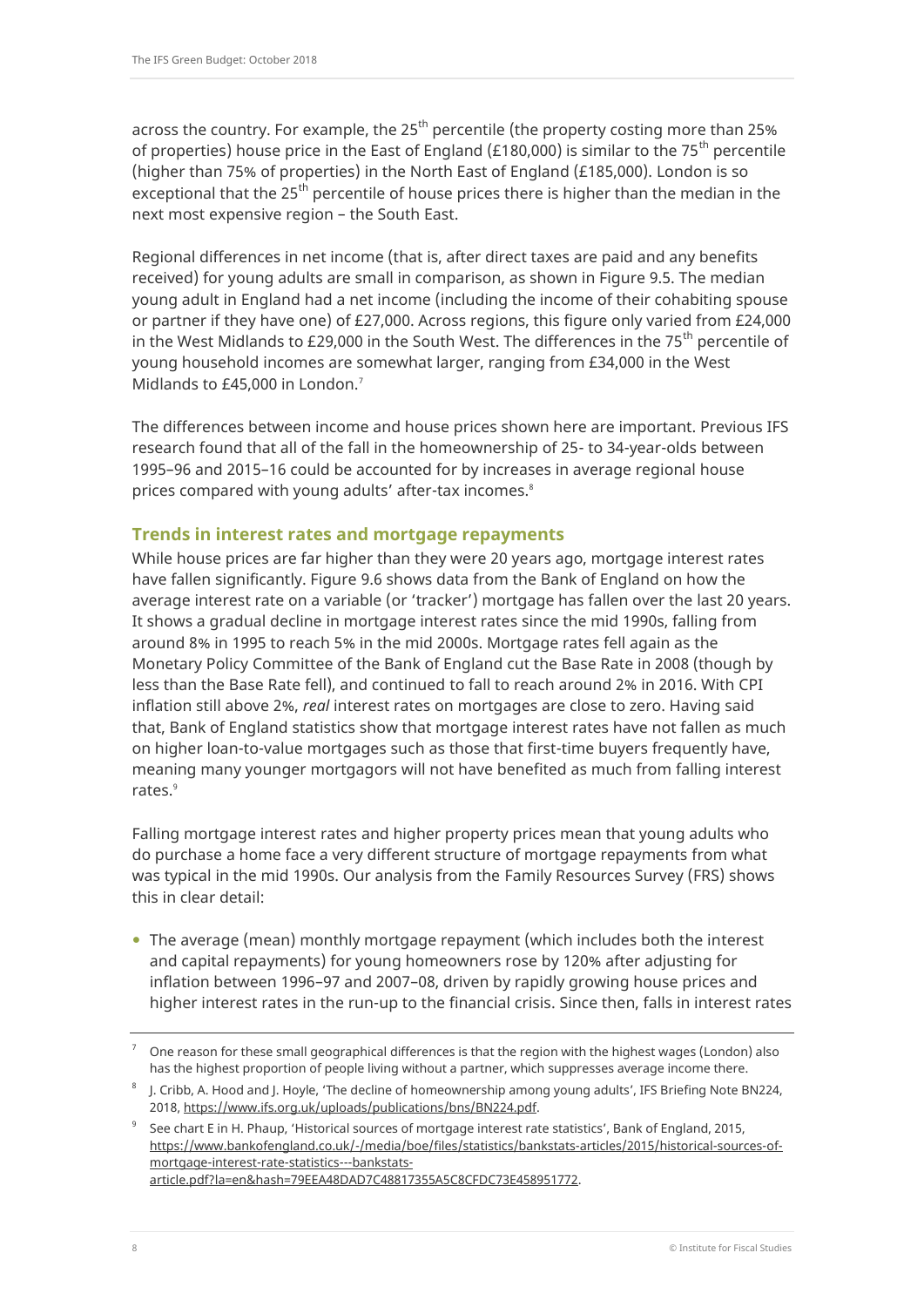and more moderate changes in average house prices mean that the average mortgage repayment has fallen back, but it is still 76% higher in real terms in 2016–17 than in 1996–97. This compares with average (mean) real income growth of young adults of 25% over the same period.

- The average amount that young homeowners paid on mortgage interest payments (i.e. ignoring the capital repayment) also rose substantially between 1996–97 and 2007–08, by 82% in real terms, again driven by rising house prices and increases in interest rates between 2003 and 2007. But the falls in interest rates since then mean that mean interest payments by young homeowners in 2016–17 were 1% below their 1996–97 level. This means that, over the last 20 years, young homeowners pay similar amounts of interest but much higher capital repayments.<sup>10</sup>
- The average mortgage term (the number of years over which a mortgage is repaid) for homeowners aged 25–34 has increased by four years from 2003–04 to 2016–17, from around 23½ years to 27½ years. This means that young homeowners are now spreading the cost of their mortgage over a longer period. This may have been one way that young adults responded to the increased financial undertaking resulting from higher property prices, as borrowing over a longer period, all else equal, reduces the average monthly repayment (though it increases the total amount paid over the full course of the mortgage).

#### **Figure 9.6. Average nominal and real mortgage interest rates on variable mortgages, 1995–2016**



Note: Real mortgage interest rate is after adjusting for CPI inflation (excluding housing costs).

Source: Bank of England, 'A millennium of macroeconomic data', data set available at [https://www.bankofengland.co.uk/statistics/research-datasets.](https://www.bankofengland.co.uk/statistics/research-datasets)

<sup>10</sup> Note that these figures also include very small amounts for water rates, council water charges, structural insurance premiums and ground rents or service charges, but these are typically not significant compared with mortgage interest payments.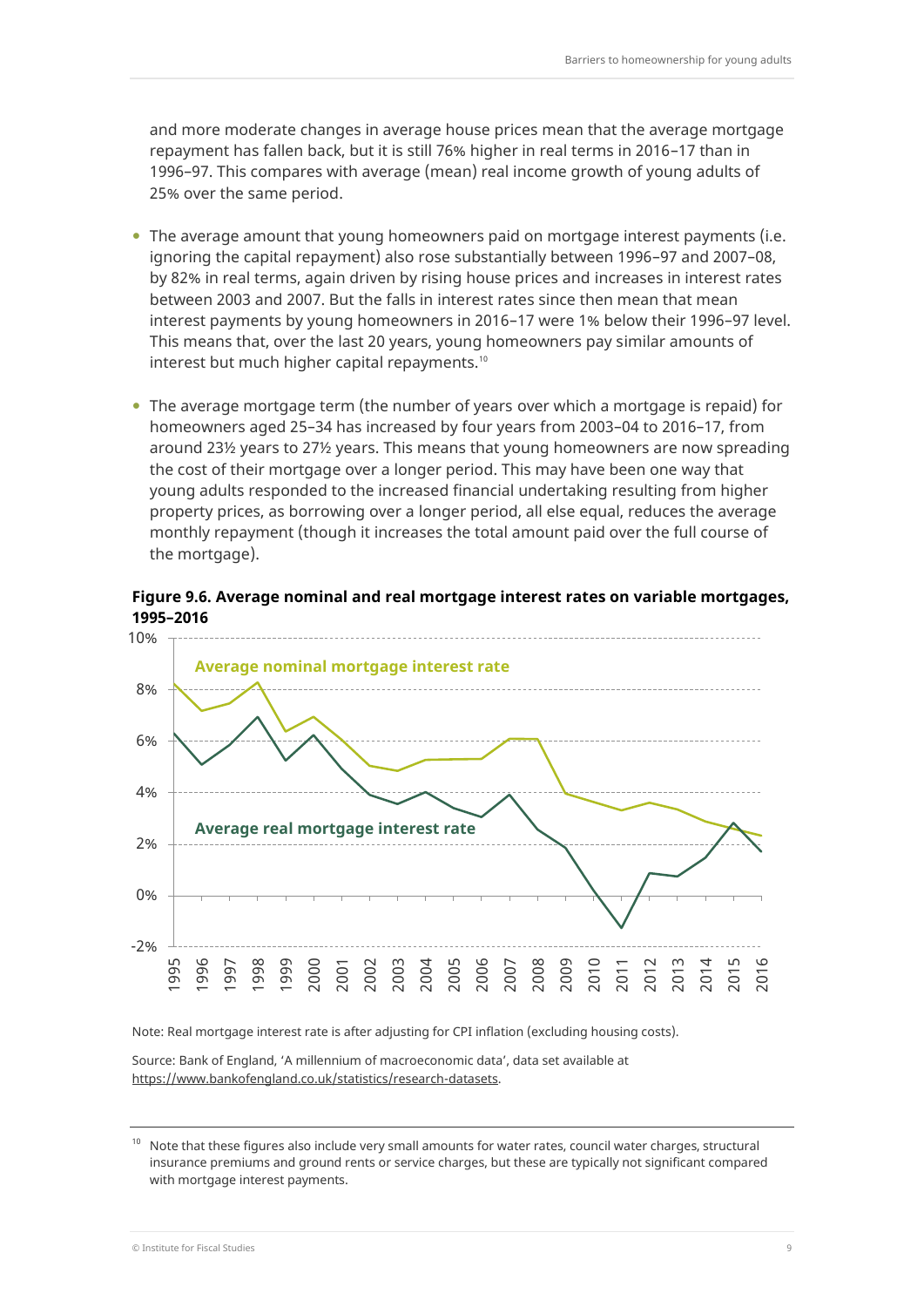#### **Trends in the private rental market**

This analysis so far has focused on the cost of purchasing a property: both the price of the property itself and the interest rates and repayments on mortgages. But there is another key price in the housing market: the price of privately renting a home. Private renting is becoming increasingly common as homeownership has fallen (as has the proportion of younger adults living in social housing). Figure 9.7 shows the average (mean) real cost of renting for private renters in England since the mid 1990s.<sup>11</sup> It shows that private rental costs have increased by around 40% in real terms, from around £140 per week to around £200 per week on average. Crucially, this is faster than real income growth for young adults (which has grown by around 20% since 1997). However, rents have grown much more slowly than the 190% increase in house prices (see Figure 9.3). As with house prices, most of the increase occurred prior to the financial crisis. Between 2007 and 2016, there were only modest changes in rents.

Moreover, like the differences in property prices, there are vast regional differences in private rental prices. The average private rental cost in London is £290 per week, 45% higher than the average for England, and the South East is easily the next most expensive region, with average rents in every other region of England below the English average. London has also seen bigger increases in rental prices since 1996–97 (51%) than the average for England (38%). Of course, this is still small compared with the increase in property prices in the capital, in part because rental prices in London have risen a lot less quickly than property prices in London since 2011.



**Figure 9.7. Average (mean) real private rental costs by English region, 1996–2016**

Note: Years are financial years. Data refer to a three-year rolling average ending in the stated year and are adjusted for inflation using the Consumer Prices Index (excluding housing costs).

Source: Authors' calculations using the Family Resources Survey 1996–2016.

 $11$  The figures are the average cost for renting private rental properties. They are not adjusted for the number of people in the family (or the number of adults) or for the size or quality of the property.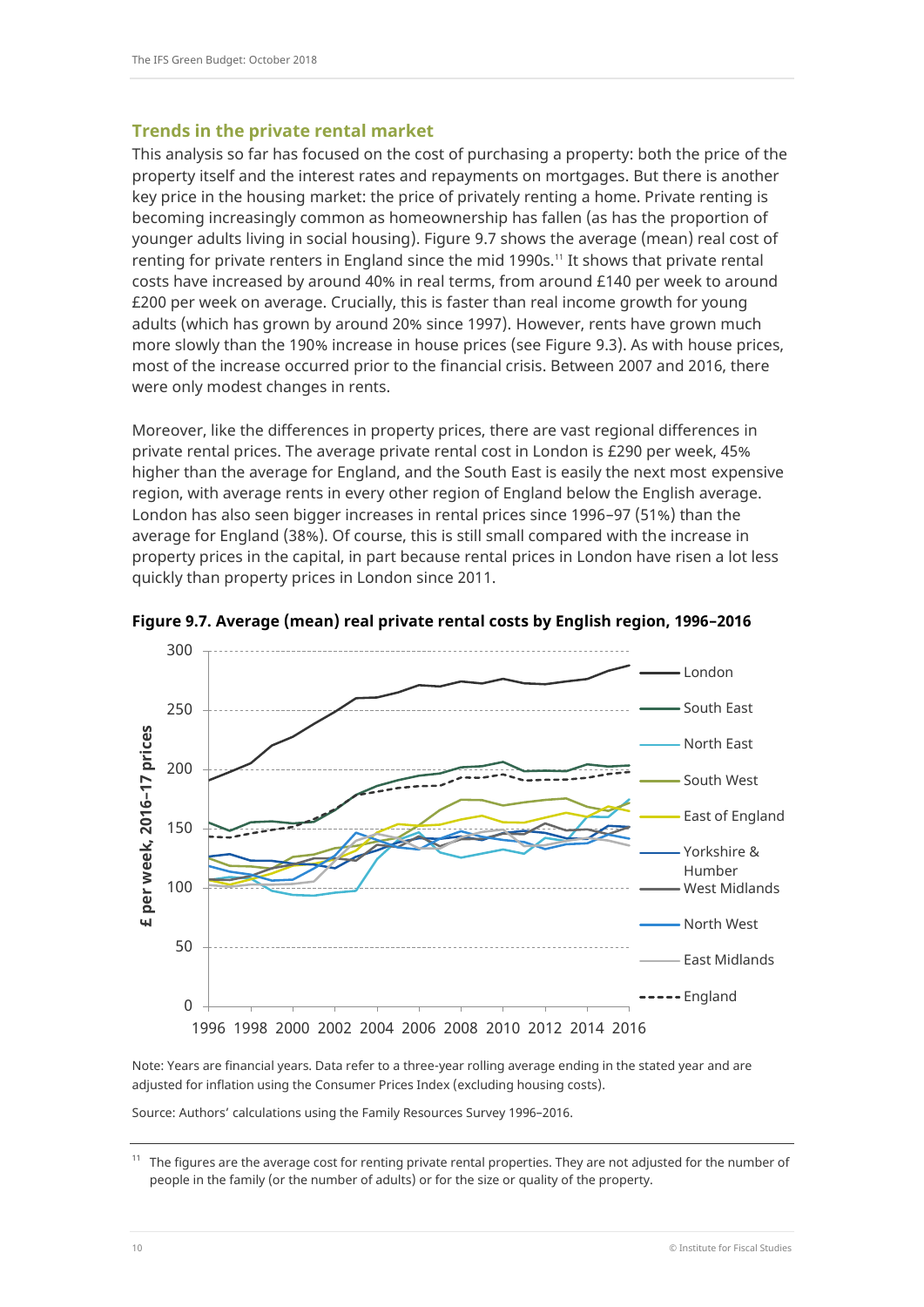This analysis shows that rental prices across the country have risen in real terms, and compared with young adults' incomes, over the last 20 years. Higher rents compared with incomes not only reduce the purchasing power of young adults' incomes; they also make it harder for those living in private rental properties to save for a deposit for a home. London is a particular outlier, with rents and prices rising much faster than in the country on average. However, rents have not increased at anywhere near the same rate as property prices.

The difference in pattern between property prices and private rents has attracted the attention of some economists and commentators as a way to explain what is driving changes in the UK housing market. Among others, Ian Mulheirn and Simon Wren-Lewis have separately argued that low interest rates are driving increases in UK prices, rather than a lack of housing supply.<sup>12</sup> Before we move on, it is worth considering this argument.

The argument goes something like this: when interest rates fall, the demand for owning housing increases, in part because the return on saving in savings accounts or bonds has fallen, and so housing becomes a relatively more attractive asset to hold. <sup>13</sup> This higher demand pushes up house prices and means that the rental yield (i.e. the rent compared with the property price) falls. As a result, the expected return on housing as an asset falls until – after adjusting for risk – it is the same as the return on cash or bonds.<sup>14</sup>

This is true, but only because the supply of housing in the UK does not respond much to higher demand and higher prices (economists therefore say that housing supply is price 'inelastic')*.*

Instead, imagine that housing supply were price *elastic*, with individuals and developers swiftly responding to higher prices from increased demand by building more properties. In this case, demand for owning property still increases when interest rates fall. But that demand is met by an expansion of housing supply, meaning that more houses are built, and so property prices do not rise that much. In this scenario, more houses have been built and are now owned by people who want to rent them out. There is a resulting increase in supply to the private rental market, which pushes down rents. Therefore the yield in the rental market falls too.

The key implication of this is that the more elastic the supply of housing, the smaller the rise in property prices and the larger the fall in rents as a result of lower interest rates. This means that, even if it is true that much of the increase in *demand* for property over the last 20 years has been driven by lower interest rates, the extent to which *supply* is responsive to property prices has still played a crucial role in determining the overall impact on both house prices and rents. Most importantly, if housing supply were more elastic, then higher demand would have led to more homes being built and smaller increases in property prices. Of course, even if housing supply were more elastic than it

<sup>&</sup>lt;sup>12</sup> I. Mulheirn, 'Parrots, housing and redistribution', 2017, [https://medium.com/@ian.mulheirn/parrots-housing](https://medium.com/@ian.mulheirn/parrots-housing-and-redistribution-419b36a72e52)[and-redistribution-419b36a72e52;](https://medium.com/@ian.mulheirn/parrots-housing-and-redistribution-419b36a72e52) S. Wren-Lewis, 'House prices and rents in the UK', 2018, [https://mainlymacro.blogspot.com/2018/02/house-prices-and-rents-in-uk.html.](https://mainlymacro.blogspot.com/2018/02/house-prices-and-rents-in-uk.html)

<sup>&</sup>lt;sup>13</sup> Demand for owning property also rises when interest rates fall, as the cost of borrowing to purchase a house has fallen.

<sup>&</sup>lt;sup>14</sup> The expected return on housing that is rented out is the anticipated income from rental payments plus the expected capital gain (or loss) as a result of a change in the value (price) of the property.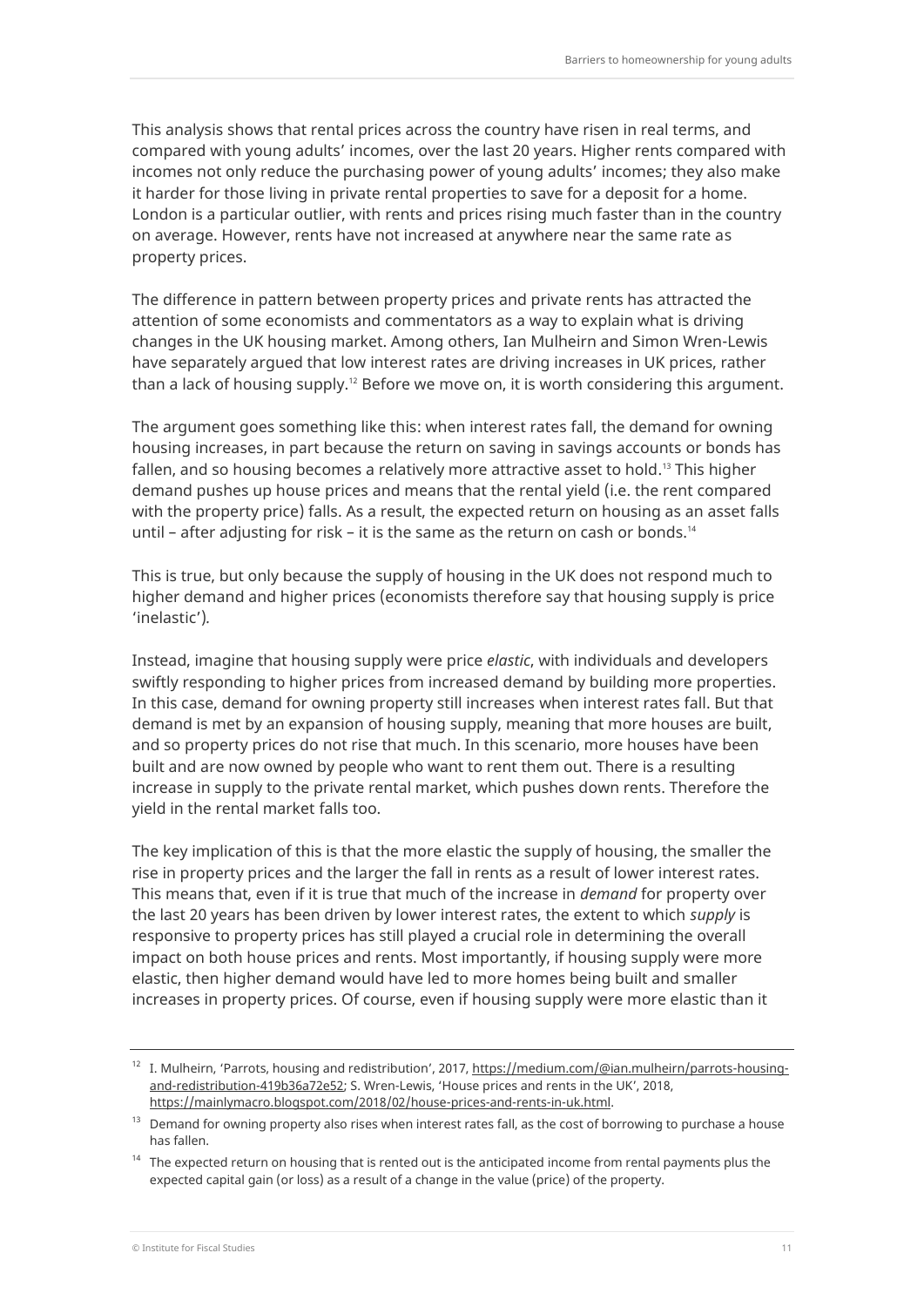currently is, house prices may still have risen over the last 20 years to some extent, due to increasing demand for property.

# **9.3 Should policymakers be concerned about the low homeownership rates of young adults?**

The large falls in homeownership among young adults are stark. But are there good economic reasons for the government to be particularly concerned about low rates of homeownership specifically? Or is this just one aspect of a broader issue of very high land and property prices? 15

There is an argument on 'efficiency' grounds for supporting more homeownership. For example, there is some evidence that owner-occupiers do more to take care of their home and their local neighbourhood, which benefits wider society rather than just the individual homeowner.<sup>16</sup> On the other hand, homeowners are likely to be less geographically mobile than renters, which could have costs in terms of reducing labour market efficiency.<sup>17</sup>

There is also a public finance rationale for policymakers to care about low rates of homeownership. In the longer run, if increasingly large numbers of people reach retirement without owning their own home, they might end up struggling to pay rent on a lower retirement income and/or could fall back on housing benefit and therefore place additional pressures on the public finances.

Other concerns about low levels of homeownership might actually reflect concerns about the quality and security associated with private renting itself. To address these concerns, policy might be better aimed at dealing with those issues directly rather than at increasing levels of homeownership. Of course, this would need to be done with careful consideration of the upwards pressure on rents that such interventions might risk.

However, the key economic rationale for concerns over falling levels of homeownership appears to be equity – both equity between generations and equity within the younger generation.

**Inequities between different generations**: Higher house prices and the resulting falls in homeownership make the current generation of young adults worse off in two ways compared with older generations. First, older generations benefited from the increase in house prices (which are generally untaxed, in particular as there is no capital gains tax on wealth held in primary residences), greatly increasing their wealth. At the same time, higher house prices mean a higher cost of homeownership for young adults.

<sup>&</sup>lt;sup>15</sup> For evidence of the similarity of land and property prices, see P. Cheshire, 'Urban containment, housing affordability and price stability – irreconcilable goals', Spatial Economics Research Centre (SERC), Policy Paper 4, 2009[, http://www.spatialeconomics.ac.uk/textonly/SERC/publications/download/sercpp004.pdf.](http://www.spatialeconomics.ac.uk/textonly/SERC/publications/download/sercpp004.pdf)

<sup>16</sup> D. DiPasquale and E. Glaeser, '[Incentives and social capital: are homeowners better citizens?](https://ideas.repec.org/a/eee/juecon/v45y1999i2p354-384.html)', *[Journal of Urban](https://ideas.repec.org/s/eee/juecon.html)  [Economics](https://ideas.repec.org/s/eee/juecon.html)*, 1999, 45, 354–84; N. E. Coulson and H. Li, 'Measuring the external benefits of homeownership', *[Journal of Urban Economics](https://ideas.repec.org/s/eee/juecon.html)*, 2013, 77, 57–67.

<sup>&</sup>lt;sup>17</sup> See A. Oswald, 'A conjecture on the explanation for high unemployment in the industrialised nations: part 1', University of Warwick Economic Research Paper 475, 1996, [http://wrap.warwick.ac.uk/1664/1/WRAP\\_Oswald\\_475\\_twerp\\_475.pdf.](http://wrap.warwick.ac.uk/1664/1/WRAP_Oswald_475_twerp_475.pdf)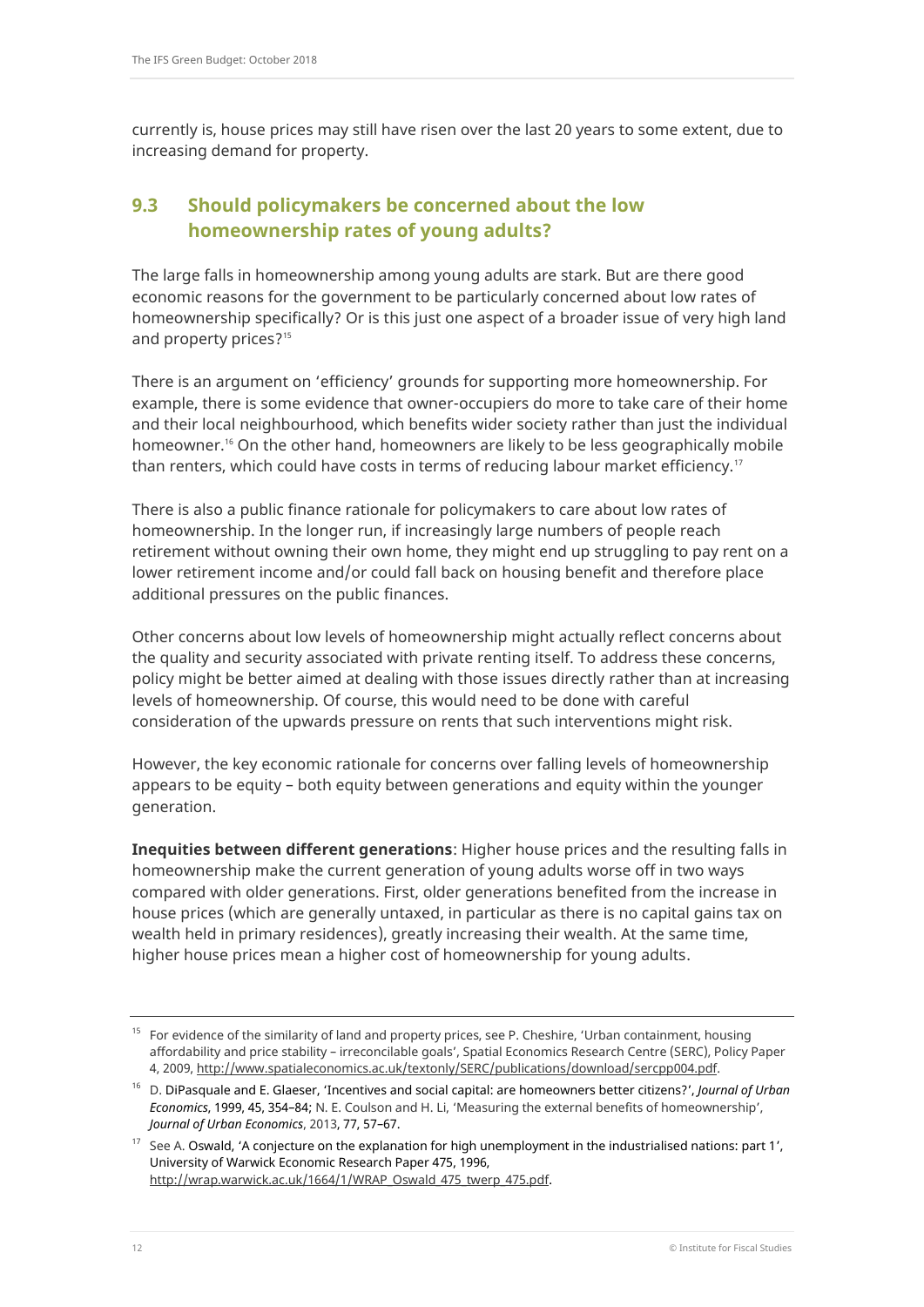Second, higher house prices mean larger deposits and mortgages are needed to purchase a home. Since young adults typically have less liquid wealth, lower salaries relative to their lifetime earnings, and shorter credit histories than their older counterparts, they might particularly struggle to meet the up-front costs of buying as house prices rise.

**Inequities within the younger generation**: Some young adults will be able to access funds from their parents, creating an additional inequality between those who have access to family wealth and those who do not. By providing their children with a deposit for a home, wealthier parents may be able to help their children get around borrowing constraints in a way that people from less affluent backgrounds cannot.

However, evidence suggests that – at least so far – these effects are not large. After taking into account young adults' own earnings, occupation and family situation, those from high socio-economic backgrounds are only a little (3 percentage points) more likely to own a home than those from low socio-economic backgrounds.<sup>18</sup> Having said this, differences in parental wealth may affect homeownership in other ways, such as those from wealthier backgrounds living in larger properties or more desirable areas.

Second, the decreases in homeownership have already affected different types of young adults in different ways. Over the last 20 years, the biggest falls in owner-occupation have been among those with middle incomes. Figure 9.8 shows how homeownership has changed across the income distribution since the mid 1990s. For middle-income young adults, the homeownership rate has fallen from around two-thirds (66%) to around onequarter (26%) between the mid 1990s and the mid 2010s. This fall is larger than for those with the lowest incomes (a fall from 18% to 8%) or for those with the highest incomes



**Figure 9.8. Homeownership rates for those aged 25–34, by net income quintile**

Note: Quintiles use the net income of the individual plus the net income of any cohabiting partner. Source: Authors' calculations using the Family Resources Survey 1996–97 and 2016–17.

<sup>18</sup> J. Cribb, A. Hood and J. Hoyle, 'The decline of homeownership among young adults', IFS Briefing Note BN224, 2018[, https://www.ifs.org.uk/uploads/publications/bns/BN224.pdf.](https://www.ifs.org.uk/uploads/publications/bns/BN224.pdf)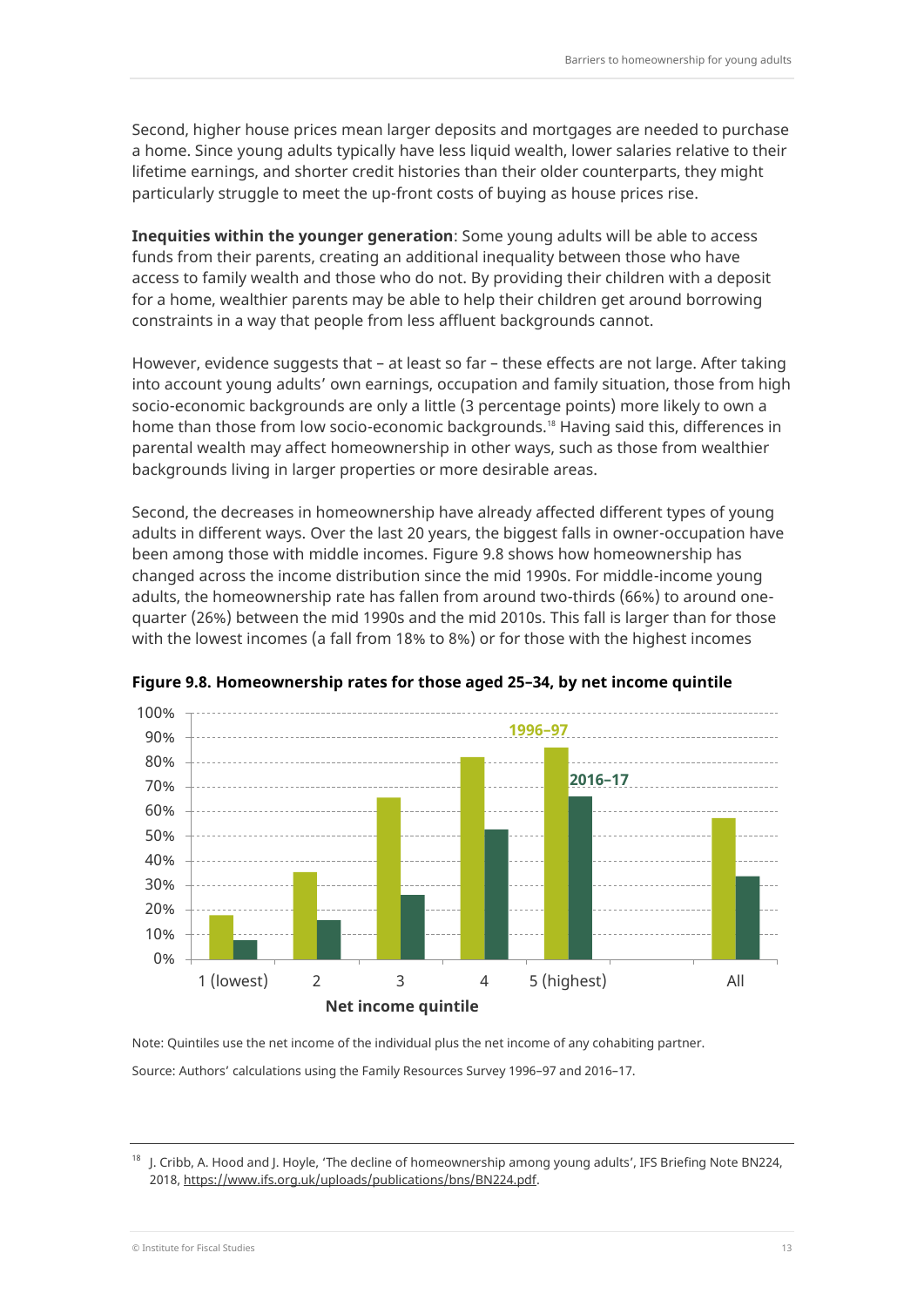(from 86% to 66%). In terms of homeownership, middle-income young adults now look more similar to poor young adults than to their better-off peers.

Finally, if the huge increases in property prices (particularly in London and the South East of England) are sustained, then it is increasingly likely that some people will receive very large inheritances (probably towards the end of their working life), whereas others will not. It has always been the case that some people receive inheritances and others do not. But the fact that property prices are so much higher than 20 years ago, and relatively few people draw down on their property wealth in retirement, means that there are likely to be growing differences in the size of the inheritances received by people from different socio-economic backgrounds, and from different parts of the UK.

# **9.4 Quantifying the borrowing constraints faced by young adults**

This section seeks to better understand why young adults are increasingly unable to purchase their first home in the face of rising prices and borrowing constraints. In particular, we look at how these constraints have evolved at a local, not just a national, level.

#### **Mortgage borrowing constraints**

Our analysis focuses on two borrowing constraints: the 'loan-to-value ratio' and the 'loanto-income ratio'.

The **loan-to-value ratio** refers to the maximum amount a person or couple can borrow relative to the price of the house they wish to buy and how much they need as a cash deposit. It is therefore also known as a **deposit requirement**. Requiring a deposit helps to prevent buyers from going into negative equity, which is when the value of their house falls below the value of their outstanding mortgage debt.

The **loan-to-income ratio** refers to the maximum amount a person or couple can borrow relative to their annual gross (pre-tax) salary (not relative to their post-tax income, despite the name). Restrictions on this ratio are aimed at preventing buyers from taking out mortgages on which they cannot afford to make the repayments.

As well as protecting households from changes in house prices or income, these borrowing constraints help to minimise the risk of widespread mortgage defaults coinciding with falls in house prices. The specific level of each constraint is determined partly by banks or mortgage lenders themselves, and partly by regulation that seeks to preserve the financial stability of the banking sector and economy as a whole.

In order to see how much of a challenge these constraints pose to young prospective homeowners, we use data from the Family Resources Survey on the incomes, household structure and local authority of residence of a representative group of young adults aged 25–34. We define incomes to include those of individuals plus any cohabiting partner or spouse. This means that the incomes of a couple that live apart are not combined (even if they plan to move in with each other). We also include both homeowners and renters (and those living with their parents) in our sample. We combine the FRS with information about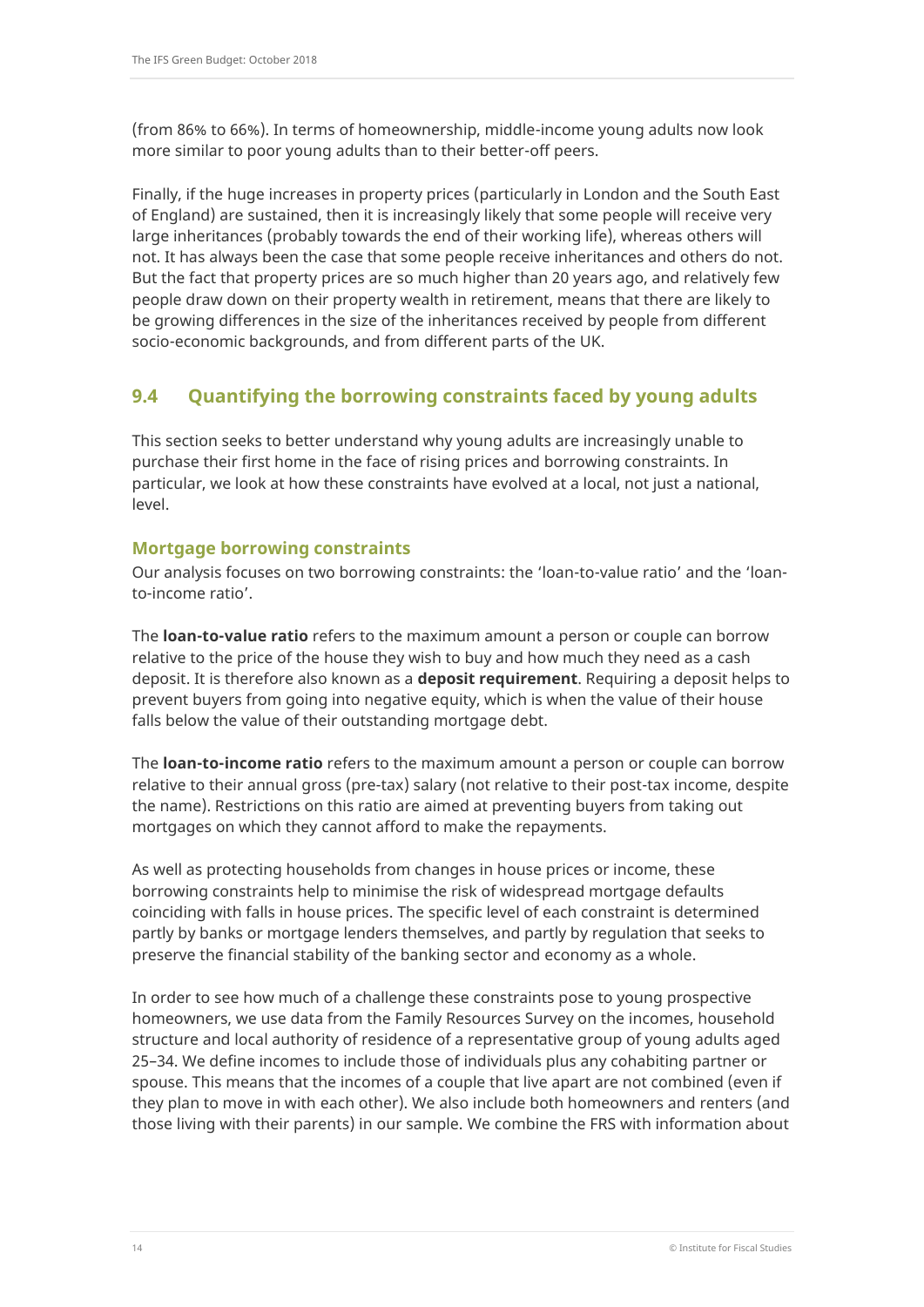the distribution of house prices at the local authority level, calculated using Land Registry data, which cover all properties sold in England between 1996 and 2016.<sup>19</sup>

Using these data, we can therefore answer two key questions:

- If a young adult wanted to buy the average-priced home in their area, how much would a 10% deposit be relative to their annual income? What if they were looking to buy one of the cheapest homes in their area?
- Assuming a young adult had already saved a 10% deposit, would borrowing 4.5 times their annual earnings cover the remaining cost of purchasing a home, both for an average property in their area and for a cheap property in their area? $20$

Separately considering the two different challenges young adults face when trying to get a mortgage helps us to understand how trends in property prices have affected young adults and which constraint appears more binding, and it can also help to guide policy responses.

#### **Maximum loan-to-value ratio (deposit requirement)**

A maximum loan-to-value ratio requires that prospective buyers have a deposit for a portion of the value of the house.

Figure 9.9 shows that around 9% of mortgages have a deposit of less than 10%, and since 2008 essentially no mortgages are approved with less than a 5% deposit. The figure also shows that, despite an increase in the last few years, the proportion of people who have a deposit of less than 10% is still well below where it was prior to the financial crisis. The increasing scarcity of high loan-to-value mortgages reflects changes in risk perception or attitudes of lenders, rather than specific government regulation in this area. Regardless, it is safe to assume that the majority of prospective homeowners need at least a 10% deposit in order to get a mortgage. By definition, they are not able to use traditional credit markets – such as mortgage lenders – to help them pull this together; instead, deposits are usually based on savings (sometimes the result of a gift from parents or other family members).<sup>21</sup>

In order to see how the deposit requirement affects young adults, we ask: 'If a young adult wanted to buy the median-priced property in their local area, how much would a 10% deposit be as a share of their annual net (post-tax) income (including the income of their cohabiting partner or spouse, if they have one)?'.

Figure 9.10 shows that in 2016, four-in-ten (41%) young adults would have needed to save more than a year's net income for a 10% deposit on the median house in their area. This

<sup>&</sup>lt;sup>19</sup> We only look at information up to and including the 2016 calendar year, to exclude the increase in second (and subsequent) property purchases in the first quarter of 2017 that occurred before increases in stamp duty for these transactions in April 2017.

 $20$  Holding the loan-to-value and loan-to-income restrictions themselves fixed (rather than reflecting the changes that actually occurred over time and are seen in Figures 9.9 and 9.10) allows us to isolate the impact of changes in incomes and property prices on the ability to save for a deposit and borrow enough to purchase a home.

 $21$  According to the English Housing Survey, 81% of first-time buyers in 2015–16 reported using savings as a source of their deposit; 29% had help from friends or family.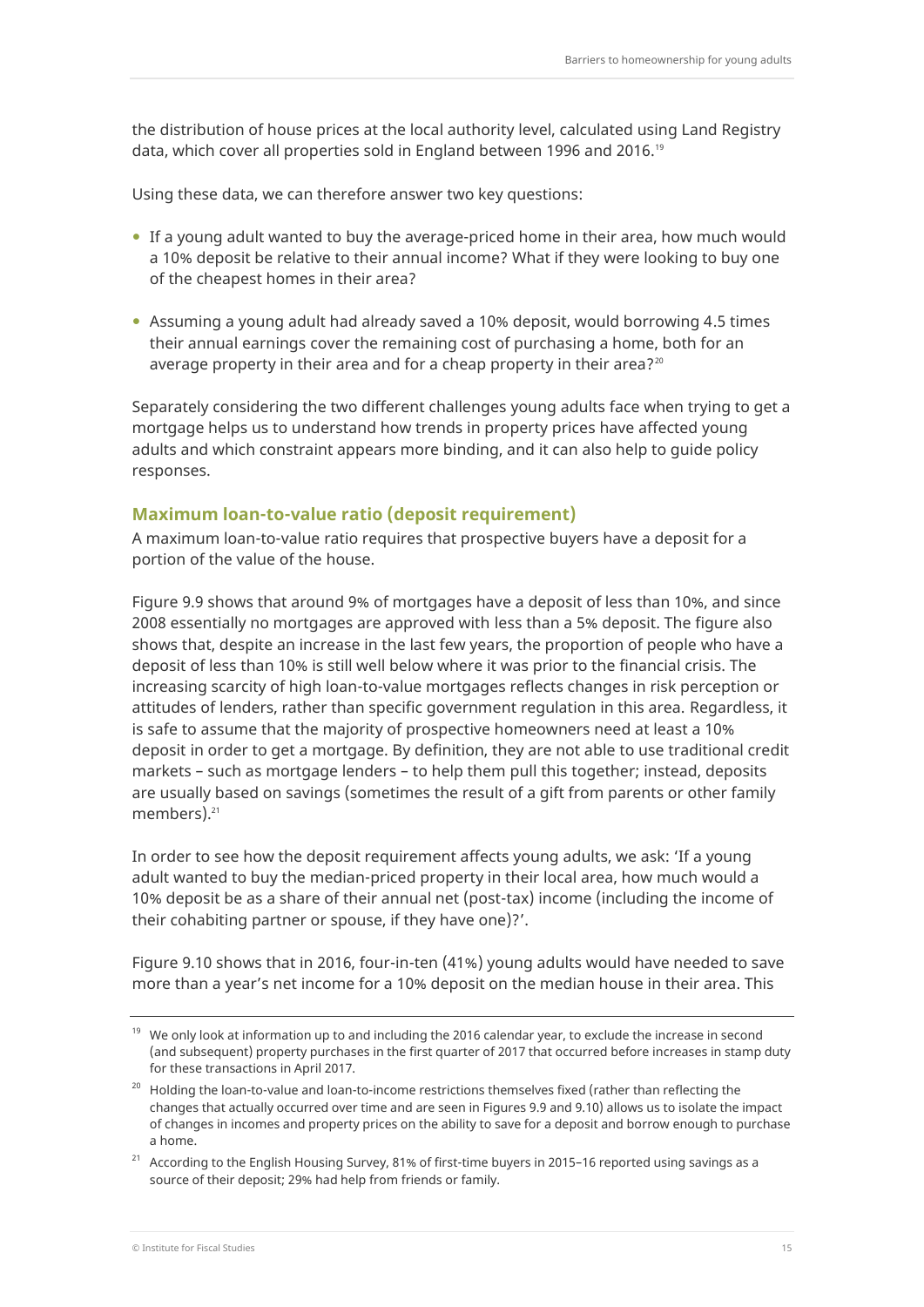has risen dramatically since the mid 1990s, when only one-in-ten (9%) would have needed to do so. Moreover, by 2016, for the majority (78%) of young adults, a 10% deposit was more than six months' income, up from 33% in 1996. On both measures, it became much

**Figure 9.9. Percentage of mortgages with less than a 5% deposit and less than a 10% deposit, 2005–17**



Source: Authors' calculations using table 3.3 of Financial Conduct Authority product sales data, [https://www.fca.org.uk/publication/data/psd-mortgages-2017.xlsx.](https://www.fca.org.uk/publication/data/psd-mortgages-2017.xlsx)

## **Figure 9.10. Percentage of 25- to 34-year-olds for whom a 10% deposit on the median property in their area is more than six months or a year of their net annual income**



Note: Net annual income includes the income of the young adult and any cohabiting partner. It does not include the income of any parents or friends who they may reside with. 'Their area' is defined as the local authority district that they currently reside in. Individuals who report zero net income are excluded. England only.

Source: HM Land Registry price paid data and Family Resources Survey, both 1996–2016.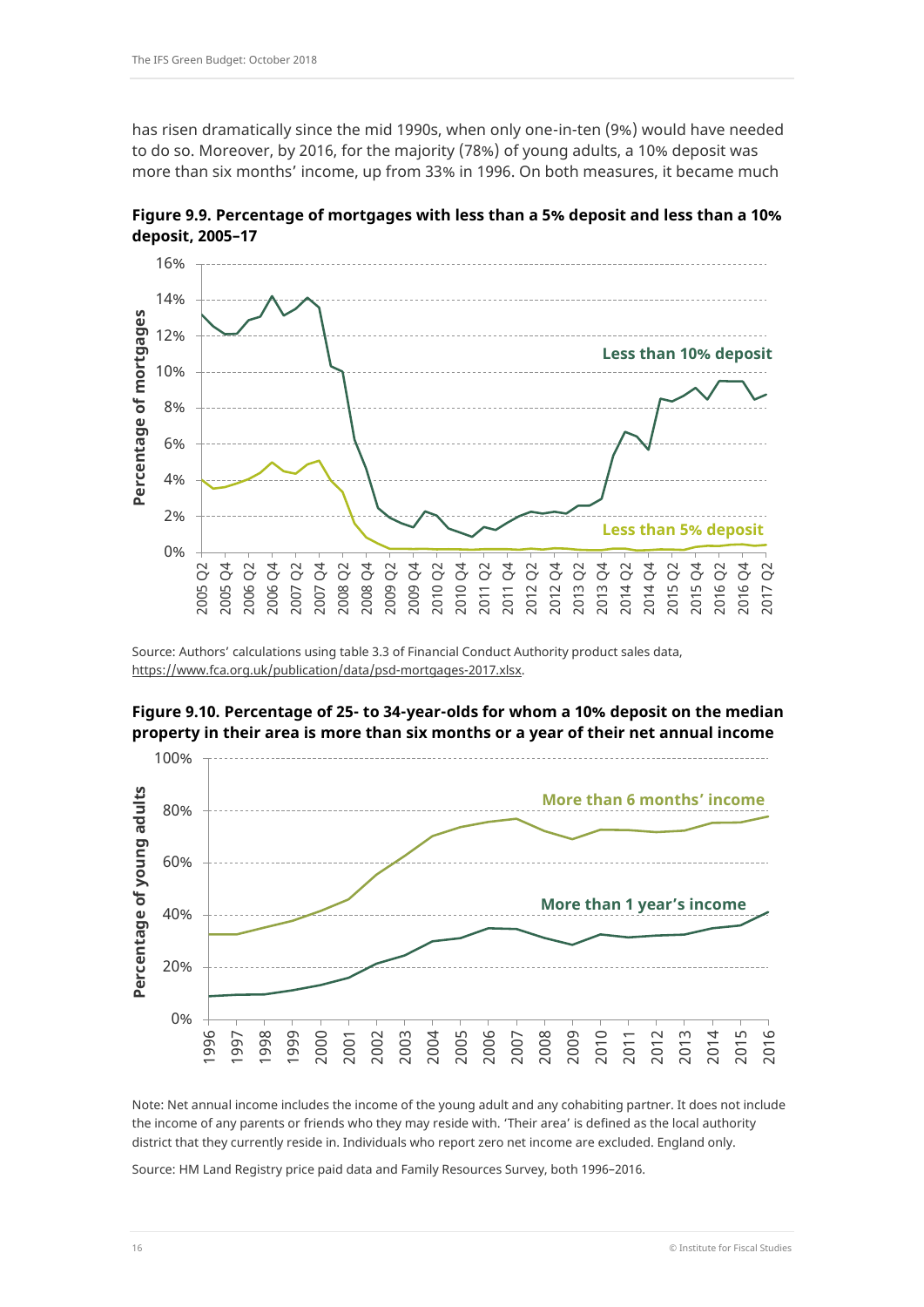

**Figure 9.11. Percentage of 25- to 34-year-olds for whom a 10% deposit is more than six months of their net annual income, by position in local house price distribution**

Note: Net annual income includes the income of the young adult and any cohabiting partner. It does not include the income of any parents or friends who they may reside with. 'Their area' is defined as the local authority district that they currently reside in. Individuals who report zero net income are excluded. England only.

Source: HM Land Registry price paid data and Family Resources Survey, both 1996–2016.

harder to raise a deposit between 1996 and the financial crisis, since when there has been relatively little change on these measures.

Figure 9.10 showed the challenge for young adults of saving a deposit for an averagepriced property in their area. Figure 9.11 takes the top (light green) line from that figure (the proportion for whom a deposit is more than six months' income) and adds two further lines to analyse the extent to which it is easier to save for a deposit on a cheaper local property.

In 2016, 78% of young adults needed to save more than six months of their annual net income to have a 10% deposit on the median property. For a house at the 25<sup>th</sup> percentile (one cheaper than three-quarters of homes in their area), this proportion falls to 63%, and it is 47%for the very cheapest homes (a home cheaper than 90% of homes in the area). In other words, around half of young adults would need to save more than six months of income to raise a deposit on one of the cheapest properties in their area.

Differences in the savings required to buy relatively cheap versus averagely priced houses are held down by two factors. First, much of the variation in house prices is across, rather than within, local areas. Second, any given difference in house price translates to a much smaller difference in deposit (in pounds). In 2016, it would on average cost a young person a little over £50,000 more for the median property than for a property cheaper than three-quarters of local homes, but this increases the required (10%) deposit by only around £5,000.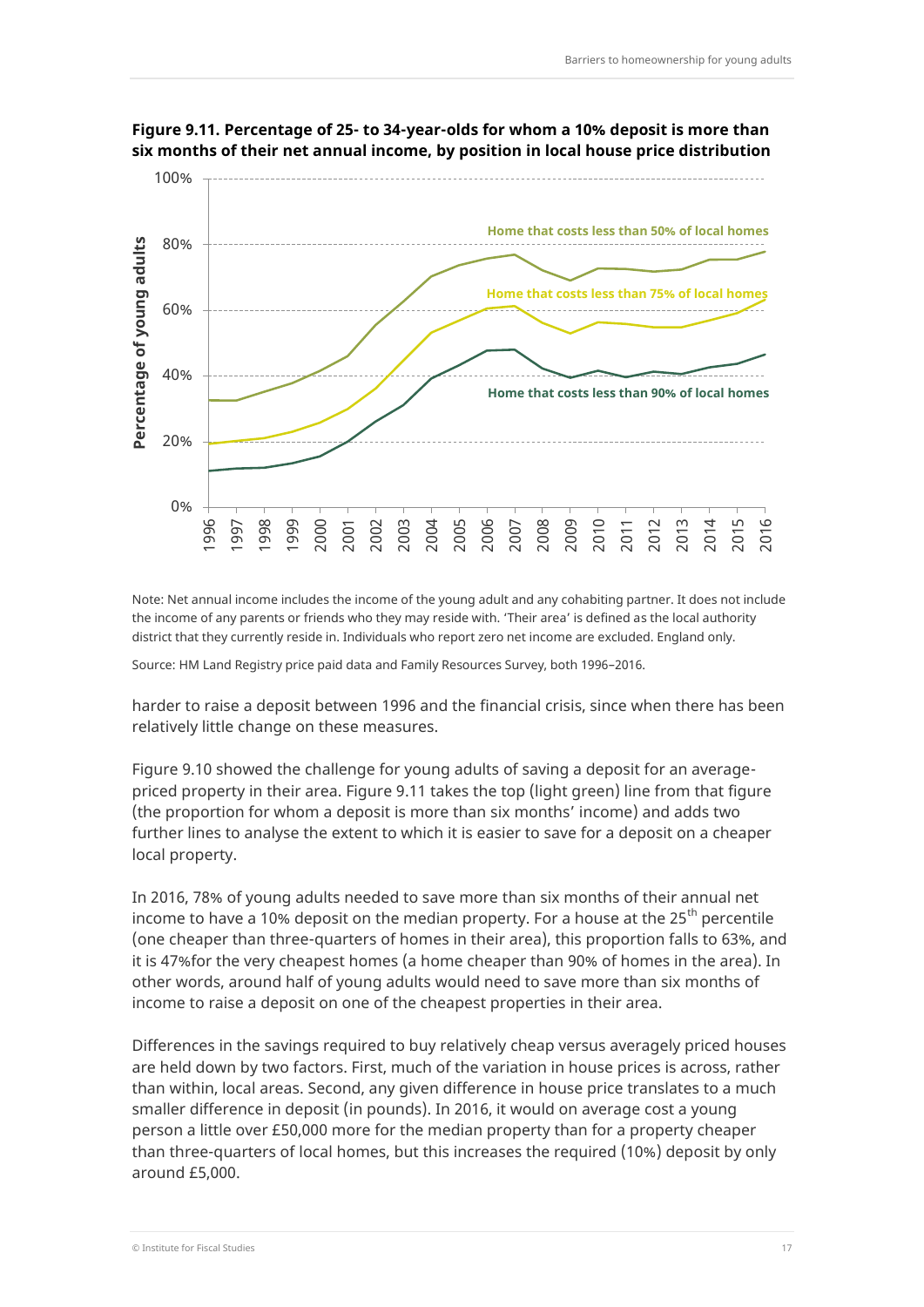

**Figure 9.12. Percentage of 25- to 34-year-olds for whom a 10% deposit on the median property is more than six months of net annual income, by region**

Note: Net annual income includes the income of young adults and any cohabiting partners. It does not include the income of any parents or friends who they may reside with. 'Their area' is defined as the local authority district that they currently reside in. Individuals who report zero net income are excluded. England only.

Source: HM Land Registry price paid data and Family Resources Survey, both 1996–2016.

Figure 9.12 shows the variation in difficulty of raising a deposit for young adults in different regions. As outlined in Section 9.2, young adults in London face much higher prices than their peers in the rest of the country, but their average household incomes are broadly in line with other regions. It is therefore not surprising that, compared with their incomes, young adults in London need the largest deposits. In 2016, a 10% deposit on the average property in their area would be equivalent to more than six months of net income for 95% of 25- to 34-year-old Londoners. The proportion is almost as high in the South East (91%), East of England (86%) and South West (84%), but much lower (50–60%) in the East Midlands and regions in the North of England.

In all regions, saving for a 10% deposit became a much bigger undertaking in the 10 years between 1996 and 2006. The proportion of young adults for whom a 10% deposit on an average local home is more than six months' income rose by 43 percentage points on average, ranging from a 34ppt increase in the North East to a 50ppt increase in the South West.

After 2006, it continued to become more difficult to save for a deposit in three regions – London, the South East and the East of England. As Figure 9.3 showed, these are the only regions in which the average real house price was higher in 2016 than prior to the financial crisis. In these three areas combined, the proportion of young adults for whom a deposit is more than six months' income was 41% in 1996, 83% in 2006 and 92% by 2016. Elsewhere in England, the ease of raising a deposit has either stayed the same or improved since the mid 2000s. On average in the rest of England, the proportion for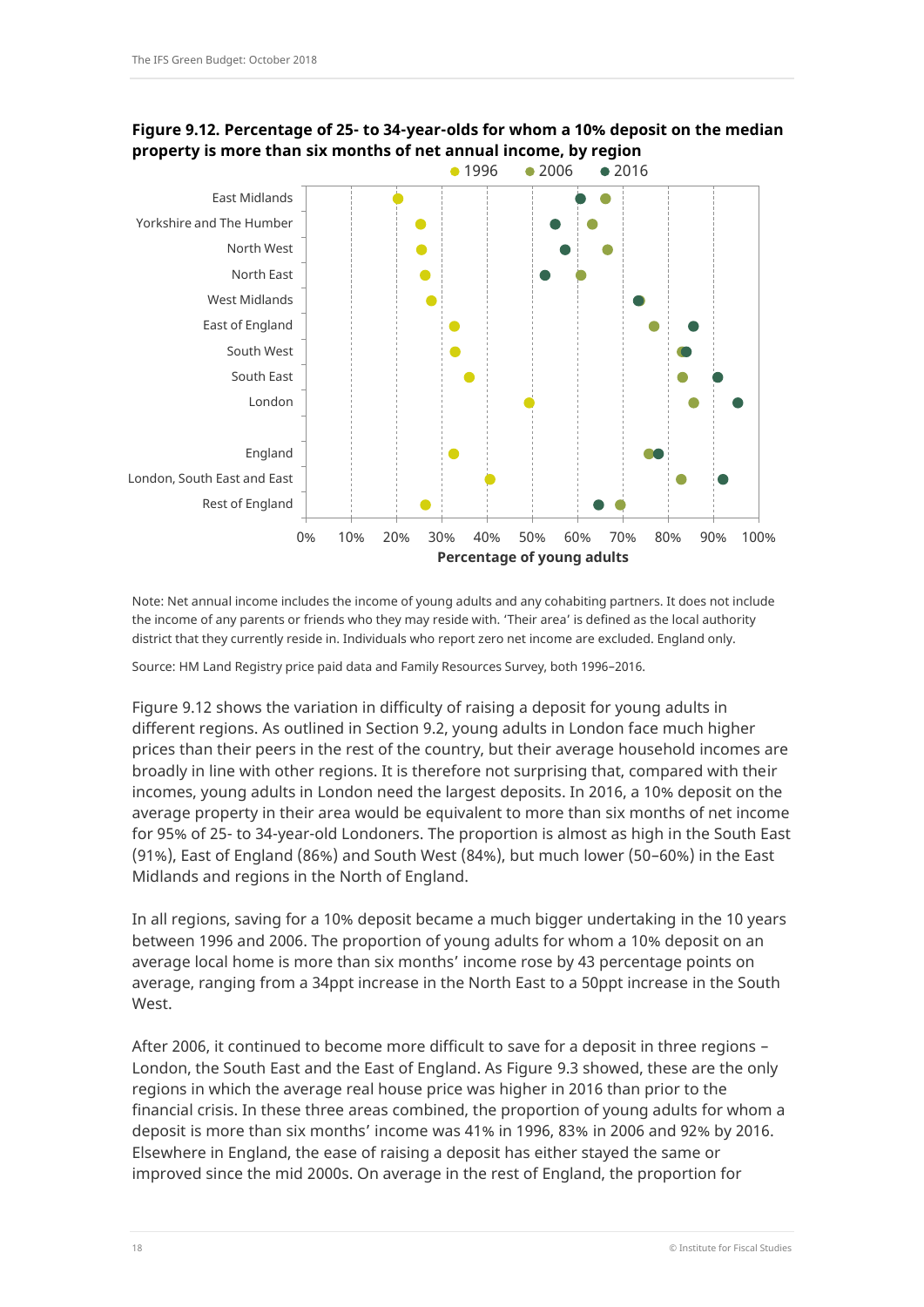whom a deposit is more than six months' income actually fell to 65% by 2016 (having risen from 26% to 69% between 1996 and 2006).

Overall, this analysis shows how difficult it has become for most young adults to save enough for a 10% deposit. Twenty years ago, only one-third of young adults needed more than six months' income for a 10% deposit on the average home in their area. By 2016, this proportion had risen to almost 80% of young adults in England, and to 91% in the South East and 95% in London. Even if they aim to purchase one of the lowest-priced homes in their area, half of young adults in England would need to save six months' income for a 10% deposit. In many areas of the country, there have been small improvements in the ease of raising a deposit since the financial crisis. But in three regions – London, the South East and the East of England – deposits have continued to rise relative to incomes. This shows how the combination of high house prices and relative stagnation in incomes of young adults has made it harder for young adults to accumulate enough savings to purchase a home in their local area without financial assistance from elsewhere.

#### **Maximum loan-to-income ratio**

There has been considerable interest in the challenges young adults face in saving for a deposit. But for young adults who do manage to save the 10% deposit, the next consideration is the size of the mortgage that they will be able to get. We therefore consider the following question: 'Assuming they have a 10% deposit, for what proportion of houses in their local area could a young adult get a mortgage large enough to cover the remaining 90% of the (pre-deposit) price?'.

Following a recommendation by the Financial Policy Committee of the Bank of England, the Financial Conduct Authority (which regulates the financial sector in the UK) has set out an expectation that all FCA-authorised mortgage lenders 'limit the number of mortgage loans made at, or greater than, 4.5 times loan-to-income ratio to no more than 15% of their new mortgage loans'.<sup>22</sup> Indeed, Figure 9.13 shows that, in 2017, only around 10% of new mortgages had a loan-to-income ratio of 4.5 or above – although that has increased from around 6% in 2007. While deposit constraints remain stricter than before the financial crisis, loan-to-income ratios appear to be more generous, presumably reflecting lower long-term interest rates and hence lower mortgage costs for any given debt.

Using the same data set described above, we take each young adult aged 25–34 in the FRS and use the gross (pre-tax) annual salaries of them and their cohabiting partner (if they have one) to work out what percentage of homes in their local area recently sold for less than 4.5 times their salary (including their partner's) plus a 10% deposit.

Figure 9.14 shows that, in 1996, 83% of young adults would have been able to borrow enough to purchase the average-priced home in their local area with a 10% deposit and a mortgage of 4.5 times their earnings. The vast majority (93%) of young adults who work and/or whose cohabiting partner (if they have one) works had sufficiently high earnings to cover the very cheapest homes in their area (those cheaper than 90% of local properties). This means that 20 years ago, if credit conditions had been the same as today, pulling together a deposit would have been the main barrier for young adults looking to get on the housing ladder.

[https://www.fca.org.uk/publication/finalised-guidance/fg17-02.pdf.](https://www.fca.org.uk/publication/finalised-guidance/fg17-02.pdf)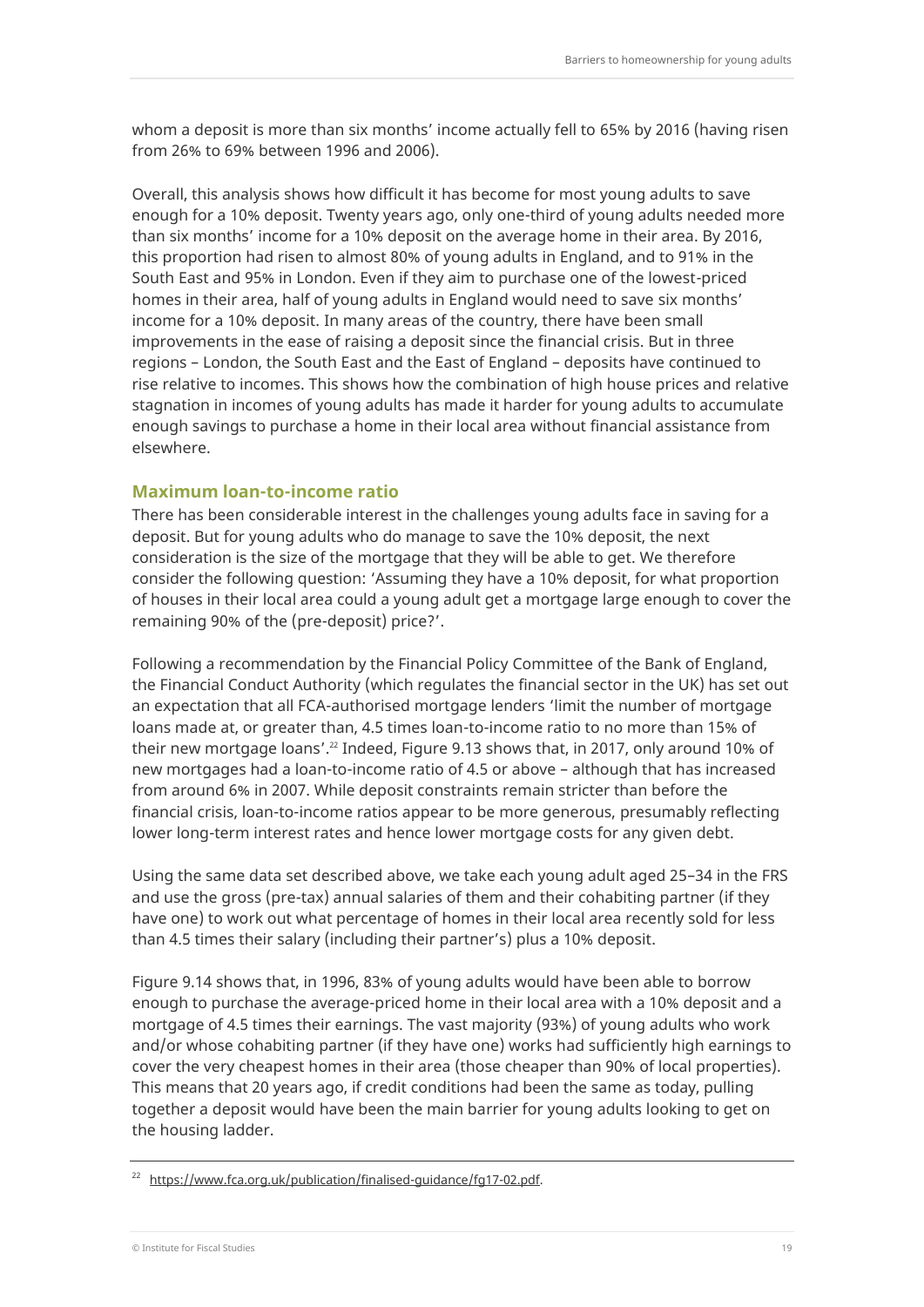

**Figure 9.13. Percentage of new owner-occupied mortgages extended at loan-toincome ratio of 4.5 or above**

Note: Data are shown as a four-quarter moving average.

Source: Chart A.9 of Bank of England, *Financial Stability Report*, June 2018, [https://www.bankofengland.co.uk/financial-stability-report/2018/june-2018.](https://www.bankofengland.co.uk/financial-stability-report/2018/june-2018)





Note: 'Income' includes the annual salary of the young adult and any cohabiting partner. It does not include the annual salary of any parents or friends who they may reside with. 'Their area' is defined as the local authority district that they currently reside in. Individuals who report zero net income are excluded. England only.

Source: HM Land Registry price paid data and Family Resources Survey, both 1996–2016.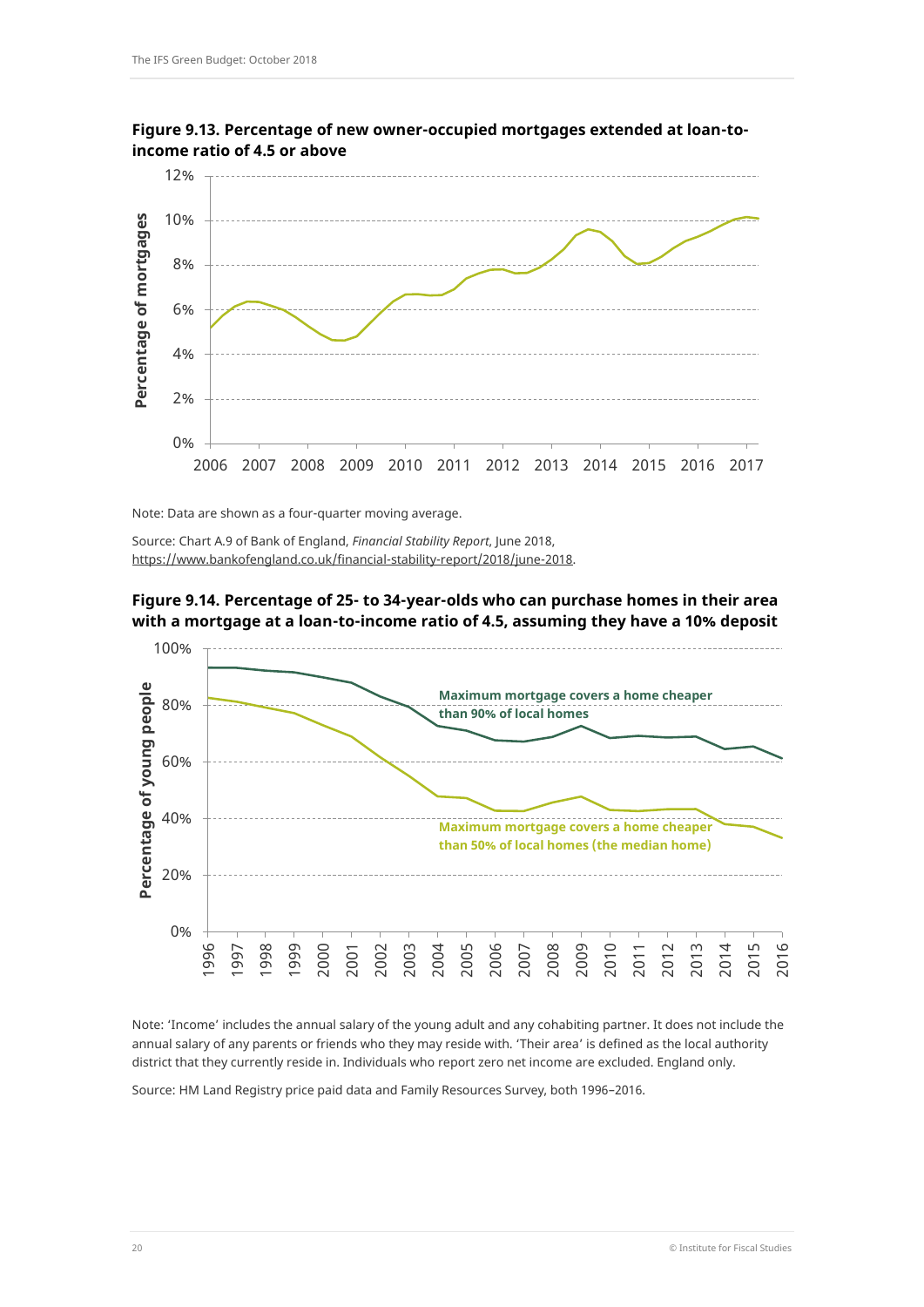The figure also shows how much this situation has changed in the last two decades. In 2006, for only 43% of young adults would a mortgage of 4.5 times their earnings cover the median property in their area even if they had a 10% deposit, a fall of 40ppts. For only 68% would it cover the very cheapest properties (those cheaper than 90% of homes in the area), down 26ppts. Since then, these proportions have fallen further, albeit at a slower pace. In 2016, even if they had managed to save for a 10% deposit, only three-in-five (61%) 25- to 34-year-olds earned enough that borrowing 4.5 times their annual earnings (including their partner's) would cover even one of the cheapest homes in their area; only one-third (33%) could borrow enough to purchase the average property in their area (again assuming they had a deposit of 10%).

Figure 9.15 shows the same information broken down by English region, focusing on the proportion who can borrow enough to purchase one of the cheapest properties in their area (i.e. one cheaper than 90% of local homes). Between 1996 and 2006, the regional trends mirrored the national picture shown in Figure 9.14. In 1996, it was rare in all regions of England for 4.5 times the earnings of a young person not to cover the remaining cost of the cheapest homes in their area after putting down a 10% deposit. Across the country, the proportion able to borrow enough on this measure decreased steadily between 1996 and 2006 – ranging from a 15ppt decline in the North East to much larger drops in London (32ppts) and the South East (34ppts).





Note: 'Income' includes the annual earnings of young adults and any cohabiting partners. It does not include the annual earnings of any parents or friends who they may reside with. 'Their area' is defined as the local authority district that they currently reside in. Individuals who report zero net income are excluded. England only. 'Cheapest properties' is defined as a property at the  $10<sup>th</sup>$  percentile, meaning the property that is cheaper than 90% of properties in their local authority.

Source: HM Land Registry price paid data and Family Resources Survey, both 1996–2016.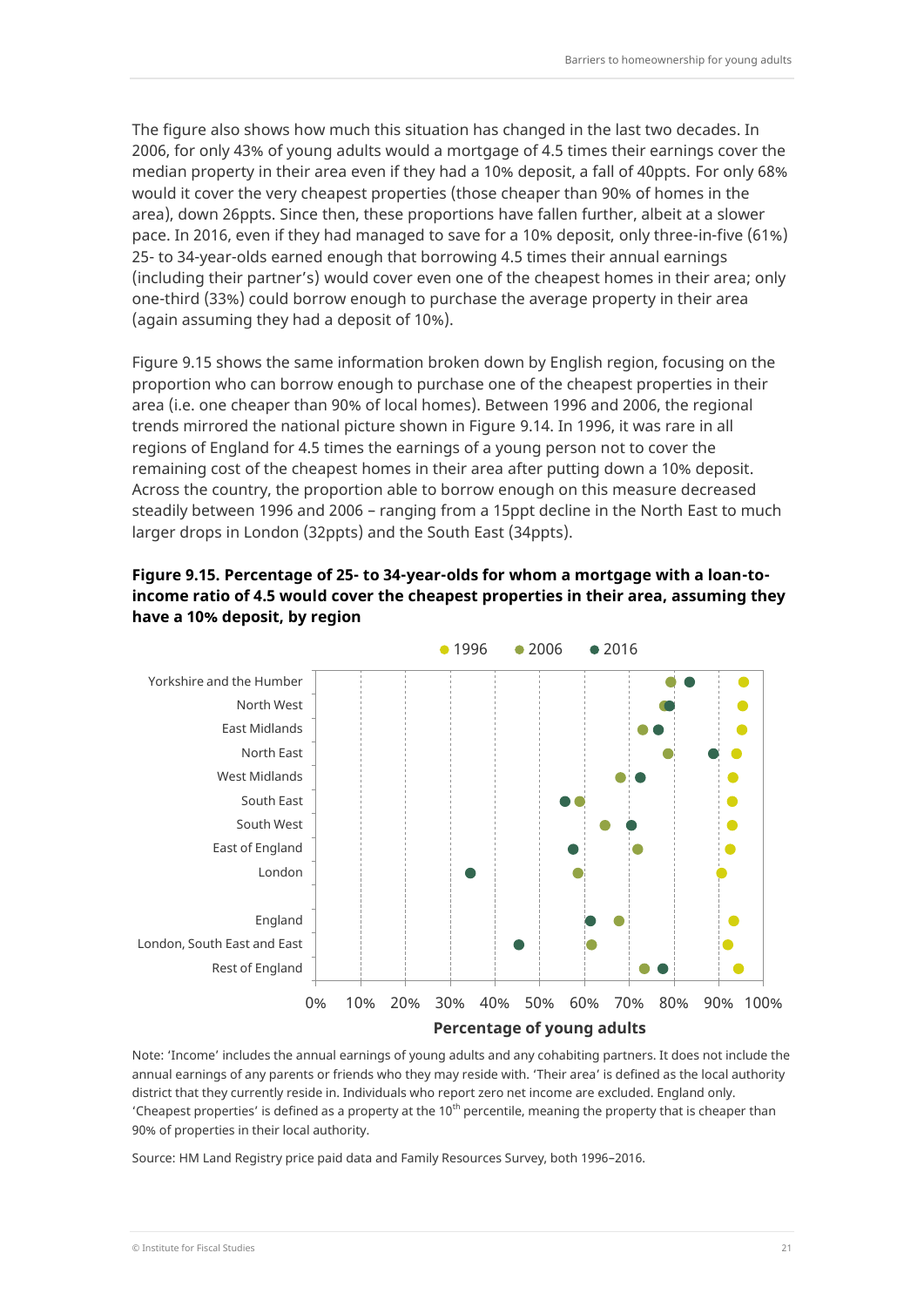Over the subsequent 10 years from 2006 to 2016, the trend continued in London, the South East and East of England – the proportion who could buy a cheap local property in these three regions combined fell from 92% in 1996, to 62% in 2006 and 45% in 2016, meaning that the proportion essentially halved over 20 years. However, in the rest of England, the situation for young adults has improved since 2006 – the proportion able to borrow enough increased by 4ppts on average (ranging from a 1ppt increase in the North West to a 10ppt rise in the North East).

The trend in London is particularly dramatic. In 1996, if they had a 10% deposit, 91% of young adults in London would have been able to buy the  $10<sup>th</sup>$  percentile property in their local authority if they could borrow 4.5 times their gross earnings. This proportion fell to 59% in 2006 and 35% in 2016. Only a third of young Londoners could, in the latter year, borrow enough to buy the cheapest homes in their area even if they managed to save for a 10% deposit.

If they are determined to buy, these households must find a way to increase their deposit to fill the gap, such as turning to family members for help with a larger deposit (meaning they need to borrow less) or purchasing a home in a cheaper area. From the perspective of meeting the purchase price on a house, saving for a deposit is slow: a £1,000 gift from family increases the buyer's purchasing power by £1,000. An extra £1,000 in earnings increases the amount that can be borrowed by £4,500 under the loan-to-income constraint, and on top of that these extra earnings (which, post-tax, would be £680 for an employee paying basic-rate income tax and employee National Insurance contributions) could be used to save for a larger deposit.

While much of policymakers' attention has been focused on helping individuals saving towards a deposit, this analysis shows that, on their own, policies to boost deposits are not enough, as many cannot borrow enough even with one. It also shows why high house prices in London (and to a slightly lesser extent the South East and East of England) make it so difficult for young adults to purchase a home. Even if they have a 10% deposit, in these regions only 45% could get a mortgage to buy one of the cheapest properties in their area; in London only one-third could.

However, if young adults were able to borrow more, it is not clear they would; committing to service and repay the large mortgage implied by high prices may not be feasible or desirable for many young adults. Indeed, as was shown in Section 9.2, even for those who do get onto the property ladder, average total mortgage repayments are far higher than they were 20 years ago. There is evidence (from the same section) that young adults are increasing their mortgage terms to stretch out repayments over a longer period, potentially because committing to higher monthly repayments would be a difficult financial undertaking.

# **9.5 Policy responses to low homeownership among young adults**

This section considers potential policy responses to low homeownership rates among young adults. We discuss four broad groups of policy options that have been or could be used.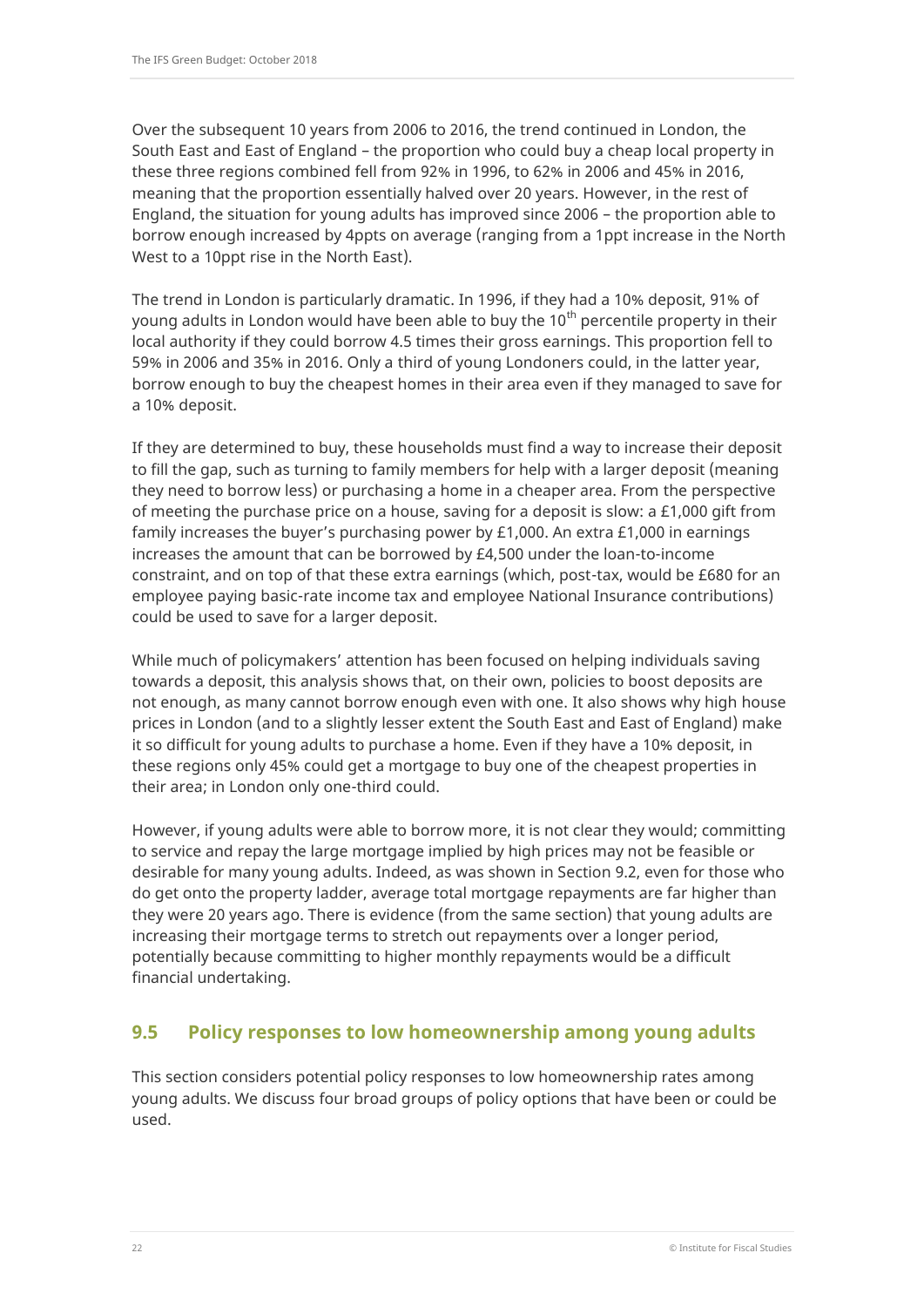First, the most direct response to borrowing constraints would be for policymakers to relax the regulation on banks and mortgage lenders that restricts residential lending. Second, the government could enact policies to advantage young adults when purchasing a home or, third, to disadvantage purchasers of second homes or buy-to-let properties. Fourth, the government could enact policies that directly increase the number of homes that are built, or reforms that allow supply to increase more flexibly as property prices rise. We assess each of these options in turn – looking at how they may affect the housing market, and who will benefit most from different policies.

#### **Fewer restrictions on mortgage lending**

One response to the borrowing constraints that we have outlined would simply be to allow people to borrow more or to put lower deposits on their houses.

However, this sort of policy might not actually be effective in boosting homeownership among the young. Property prices are so high, particularly in south-eastern England, that many young adults may not be able to afford to borrow more even if they were allowed to. Moreover, unless the supply of housing increases in response to the extra demand from people who could now borrow more, relaxing lending rules will just push up house prices further,<sup>23</sup> benefiting those who already own property and meaning that prospective buyers face even higher prices.

In addition, relaxing lending restrictions could pose serious risks to borrowers, the financial sector and society more generally, particularly if banks believe that they would be bailed out if there were large-scale defaults.<sup>24</sup> Given these concerns, it would be prudent to be very cautious before loosening lending regulations, while there are other policy alternatives to help boost homeownership.

#### **Giving young first-time buyers a financial advantage in the market**

Another set of potential policies try to give young adults a financial advantage relative to other potential property buyers when purchasing a home, either by topping up their savings or by reducing the effective cost of buying a house. The coalition and Conservative governments have introduced several of these policies in recent years, including:

 **Lifetime ISA**: This is a new type of savings account that can be opened by 18- to 40 year-olds and paid into until age 50. The government provides a 25% top-up to saving made each year, with a maximum annual bonus of £1,000, on the condition that the funds are subsequently used towards a deposit on a first home (as long as it costs £450,000 or less and is bought with a mortgage), or not withdrawn until after age 60. The Lifetime ISA is similar in many ways to the Help to Buy ISA, which is being phased out in late 2019 (though it has slightly different restrictions). In 2017–18, 166,000 Lifetime ISAs were opened, less than 2% of all ISAs opened that year.<sup>25</sup>

<sup>25</sup> Source: Table 9.4 of HMRC Individual Savings Account Statistics, [https://www.gov.uk/government/statistics/number-of-individual-savings-accounts-isas-amounts-subscribed](https://www.gov.uk/government/statistics/number-of-individual-savings-accounts-isas-amounts-subscribed-to-each-component-and-average-subscription)[to-each-component-and-average-subscription.](https://www.gov.uk/government/statistics/number-of-individual-savings-accounts-isas-amounts-subscribed-to-each-component-and-average-subscription) As ISAs need to be registered for annually, this includes anyone who paid into an ISA in 2017–18. However, it is important to note that there were few Lifetime ISA

<sup>23</sup> Y. Chu, 'Credit constraints, inelastic supply, and the housing boom', *Review of Economic Dynamics*, 2014, 17, 52– 69.

<sup>24</sup> L. Dam and M. Koetter, 'Bank bailouts and moral hazard: evidence from Germany', *Review of Financial Studies*, 2012, 25, 2343–80.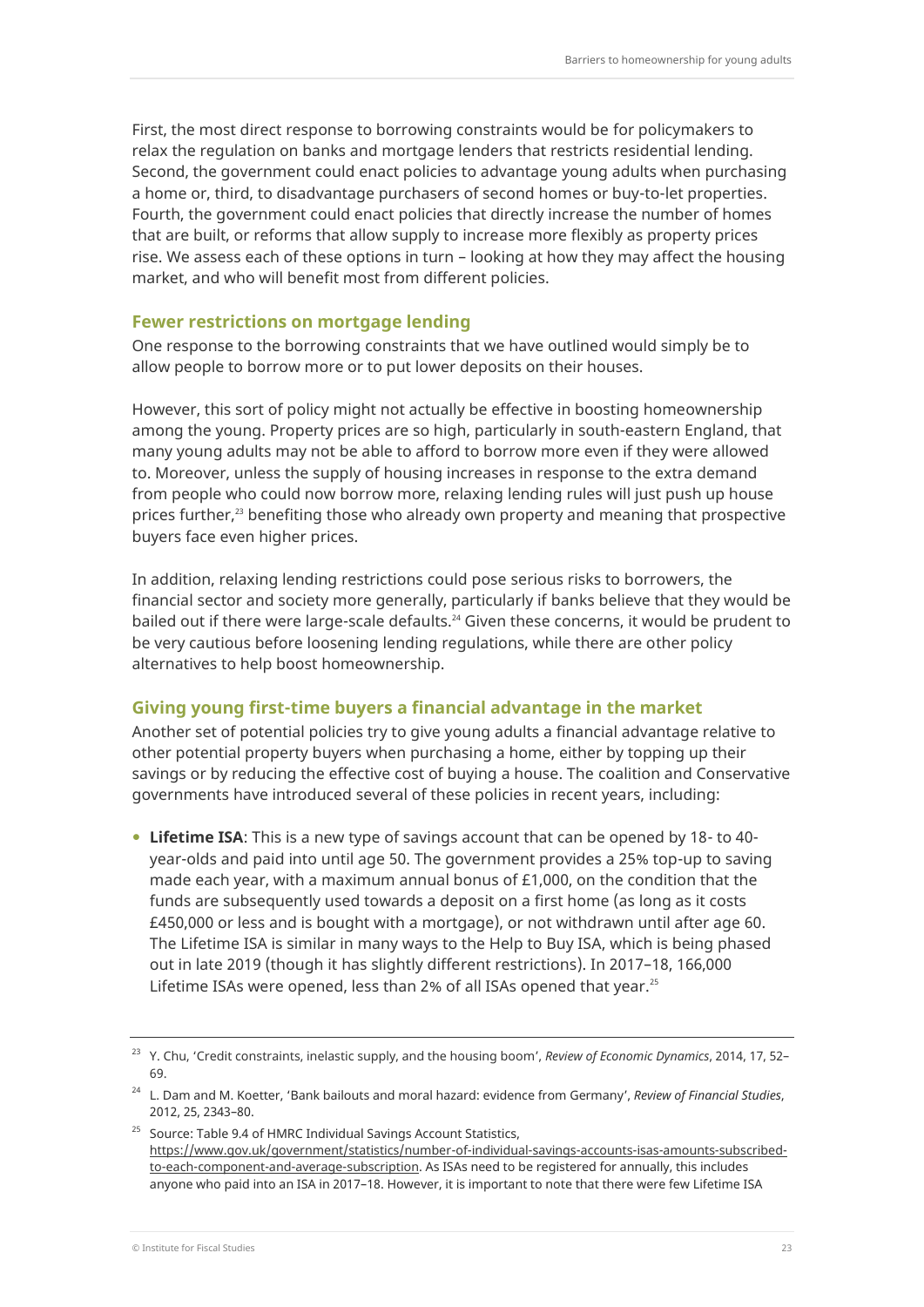- **Cuts to stamp duty for first-time buyers**: As announced at the Autumn Budget 2017, the government has created an exemption from stamp duty land tax for all first-time buyers who purchase a residential property worth £300,000 or less. The government has also introduced a cut of up to £5,000 to stamp duty for first-time buyers purchasing a property of between £300,000 and £500,000 – though for any property above this price, there are no discounts available.
- **Help to Buy**: Introduced in April 2013 by the coalition government, Help to Buy (equity loan) is a policy under which the government will provide a low-interest loan worth up to 20% of the value of the property (40% in London) for prospective buyers of new-build homes with a maximum price of £600,000. The buyer needs at least a 5% deposit themselves and a mortgage for the rest. Only prospective owner-occupiers are eligible – properties bought through Help to Buy cannot be sublet or rented out. By March 2018, 170,000 properties had been bought through the scheme, with government loans of £8.9 billion: this works out at an average of just over £50,000 of government loan per property purchased. Although it is not required by the scheme, four in every five property purchases have been by first-time buyers, of which 83% had a deposit of less than 10%.<sup>26</sup> The policy is set to continue until March 2021.

In Section 9.4, we discussed the two different borrowing constraints that young adults face – saving for a deposit, and a maximum loan-to-income ratio. The three policies outlined above help ease these constraints in different ways. The top-ups in the Lifetime ISA can help young adults save for a deposit more quickly, either by speeding up the time taken to save a certain deposit or by increasing the size of a deposit such that the mortgage needed is lower. Similarly, cuts to stamp duty mean most first-time buyers will pay little or none of this tax on their purchase. Since mortgages do not cover stamp duty, this also effectively reduces the amount that young adults need to save to cover the upfront costs of buying a house. Help to Buy tackles both constraints – prospective buyers only need to save for a 5% deposit and they do not need to apply for such a large mortgage.

In general, policies such as these that make it easier to buy a house will increase demand, in turn (to the extent to which supply is inelastic) pushing up house prices. If these policies were extended to anyone purchasing a property in the UK, it is therefore unlikely that they would increase homeownership; instead, prices would rise in line with the subsidy. However, by restricting eligibility to a certain group, they offer younger first-time buyers an advantage relative to other purchasers (such as older people buying second homes or buy-to-let property). This means that these policies may push up the share of properties that are owner-occupied by young adults and reduce the share of properties owned as second (or subsequent) homes.

However, there are a number of downsides to this type of policy.

<sup>26</sup> Source: Ministry of Housing, Communities and Local Government, 'Help to Buy (Equity Loan scheme) and Help to Buy: NewBuy statistics: data to 31 March 2018, England', 2018, [https://www.gov.uk/government/statistics/help-to-buy-equity-loan-scheme-and-help-to-buy-newbuy](https://www.gov.uk/government/statistics/help-to-buy-equity-loan-scheme-and-help-to-buy-newbuy-statistics-april-2013-to-31-march-2018)[statistics-april-2013-to-31-march-2018.](https://www.gov.uk/government/statistics/help-to-buy-equity-loan-scheme-and-help-to-buy-newbuy-statistics-april-2013-to-31-march-2018)

-

products on offer when the policy launched in April 2017 [\(https://www.ft.com/content/a487303e-fe6f-11e6-](https://www.ft.com/content/a487303e-fe6f-11e6-96f8-3700c5664d30) [96f8-3700c5664d30\)](https://www.ft.com/content/a487303e-fe6f-11e6-96f8-3700c5664d30).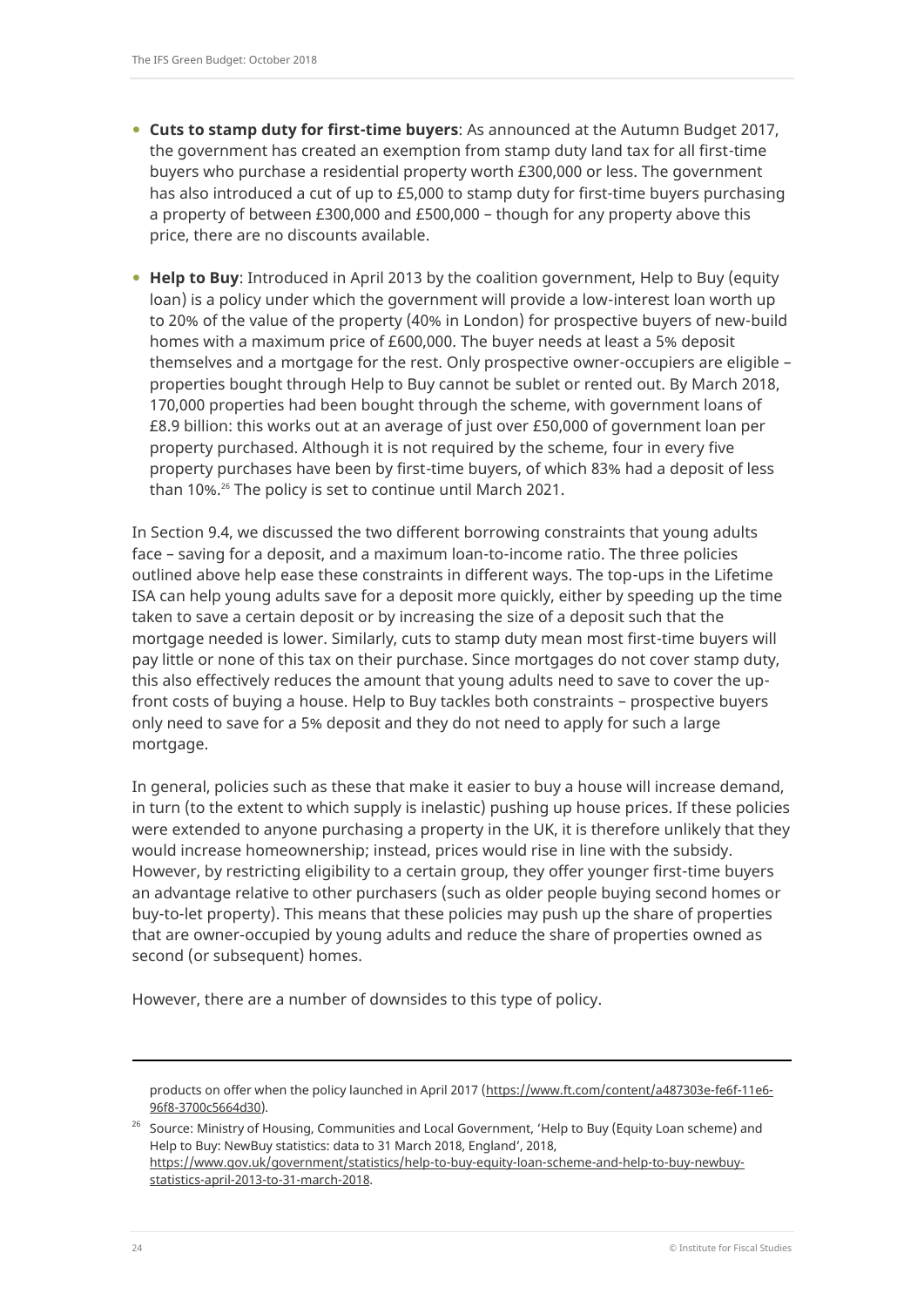First, they could cause house prices to increase, although this may not be by the full amount of the subsidy since eligibility is restricted to only a subset of potential home buyers. A second concern is that policies such as these can be difficult to target. They benefit some young first-time buyers who were already able and planning to purchase a home (either with or without parental help), so they may have significant 'deadweight', offering payments to people for things they would have done anyway. A third potential concern is that these policies benefit young adults who are, on average, much better off than their peers.

Finally, from a public finance perspective, Help to Buy adds risk to the government balance sheet. In particular, the government could face losses if property prices fall and borrowers default on their loans at the same time, as the value of the property may not cover the outstanding balance of the loan. As the Office for Budget Responsibility (OBR) points out in its 2017 Fiscal Risks Report, housing-sector-related risks are 'mostly likely to crystallise alongside other economy-related risks' – in other words, at a time when the public finances are already under pressure. However, the OBR also notes that, relative to the overall effect that changes in the housing market could have on the public finances, the contribution from loan- or guarantee-based schemes such as Help to Buy that the government offers to various players in the housing market is small.<sup>27</sup>

## **Disadvantaging other buyers in the housing market**

The government could also seek to increase homeownership among young adults by disadvantaging other prospective buyers in the housing market. For example, it could make it more costly to own, or seek to own, multiple properties – this should reduce demand for housing from these buyers, exerting downwards pressure on property prices with potential benefits for young buyers.

Policies of this type will mainly affect older generations. Around 14% of those born between 1950 and 1954 own a home in addition to their primary residence.<sup>28</sup> In addition, most private landlords are older people; the Council of Mortgage Lenders Landlord Survey 2016 found that 61% of landlords surveyed were aged 55 or above, and 81% were 45 or older.

There are a number of examples of current government policies in this area:

- **Higher rates of stamp duty on second homes**: In April 2016, the government introduced an extra levy of 3% of the purchase price, on top of the normal stamp duty, for buyers who already own a home. This affects both those purchasing a second home for their own consumption (such as a holiday home) and those purchasing a home to let out.
- **Reduction of buy-to-let mortgage interest tax relief**: By April 2020, private landlords will not be able to deduct the cost of mortgage interest from their rental income at their marginal rate. They will have to pay tax on rental payments gross (rather than net) of interest payments, and will instead receive a 20% income tax credit. This means that

<sup>27</sup> Paragraphs 7.39 and 7.40 of Office for Budget Responsibility, *Fiscal Risks Report: July 2017*, 2017, [http://obr.uk/frr/fiscal-risk-report-july-2017/.](http://obr.uk/frr/fiscal-risk-report-july-2017/)

<sup>&</sup>lt;sup>28</sup> R. Crawford, 'The use of wealth in retirement', IFS Briefing Note BN237, 2018, [https://www.ifs.org.uk/uploads/publications/bns/BN237.pdf.](https://www.ifs.org.uk/uploads/publications/bns/BN237.pdf)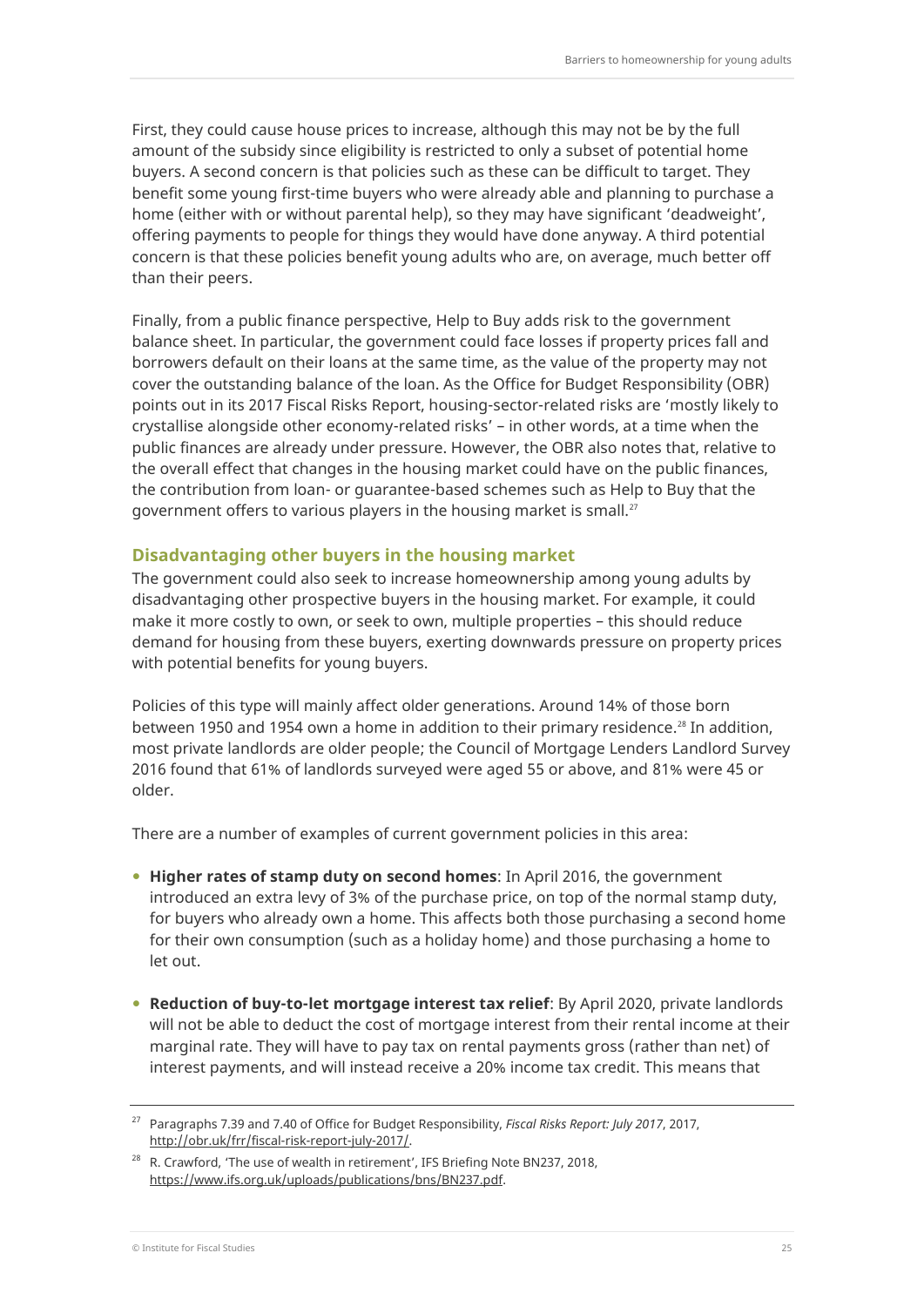landlords with mortgages on their rented property who are also higher-rate (or additional-rate) income tax payers will see (potentially large) increases in their tax bills (landlords who pay only the basic rate of tax, and those who own their second property mortgage-free, will in practice see no change in their tax liability). Companies and landlords of furnished holiday lettings will be unaffected by the change.

 More broadly, additional **regulation of the private rental market** could, if it reduces the profitability of being a landlord, reduce demand from buy-to-let buyers in the property market.

These policies may well help to drive down house prices and increase homeownership amongst young adults. However, there are some distinct disadvantages to these kinds of policies that make them very much 'second best' from an efficiency point of view. The current tax system already favours owner-occupation over renting. By increasing landlords' costs (for example, through additional stamp duty levies or reduced mortgage interest relief), these policies might decrease the supply of property to the private rented sector for a given rental price. This would likely lead to *increased* private rents, making those who rent privately – the majority of young adults – worse off.

## **Influencing housing supply**

The final broad set of policies we consider are those aimed at increasing the supply of housing and the responsiveness of supply to changes in house prices.

In his 2017 Autumn Budget speech, Mr Hammond set out the government's ambition to boost the net increase in housing supply to 300,000 homes (including conversions as well as new builds) per year by the mid 2020s. By historical standards, this would be high. Even in the 1960s, when the public sector funded the construction of a large number of homes, once demolitions are factored in, net additional dwellings averaged 222,000 per year in England.<sup>29</sup> The figure is also high by current standards: in 2016–17, the English dwelling stock increased by 217,000.<sup>30</sup>

To achieve a higher rate of housing supply, there are broadly two sorts of reforms the government could consider. It can either act to increase the supply of homes directly, or act indirectly by increasing the 'elasticity of supply' (the responsiveness of supply to an increase in prices).

## Directly increasing the supply of housing

In England, most construction of new homes is funded by private developers who borrow to build, in anticipation of recouping their investment by selling the new builds on the open market. One way for the government to increase housing supply is to directly cover the costs of constructing new homes.

In the past, local authorities used local tax revenues and capital grants from central government to fund the construction of council housing. For most of the 1960s and 1970s, publicly funded development accounted for around half of new builds. These homes

<sup>&</sup>lt;sup>29</sup> Average annual increase in the dwelling stock in England between 1 April 1961 and 31 December 1969 calculated from table 104 of Ministry of Housing, Communities and Local Government, live tables on dwelling stock, [https://www.gov.uk/government/statistical-data-sets/live-tables-on-dwelling-stock-including-vacants.](https://www.gov.uk/government/statistical-data-sets/live-tables-on-dwelling-stock-including-vacants)

<sup>&</sup>lt;sup>30</sup> Table 120 of MHCLG live tables on dwelling stock.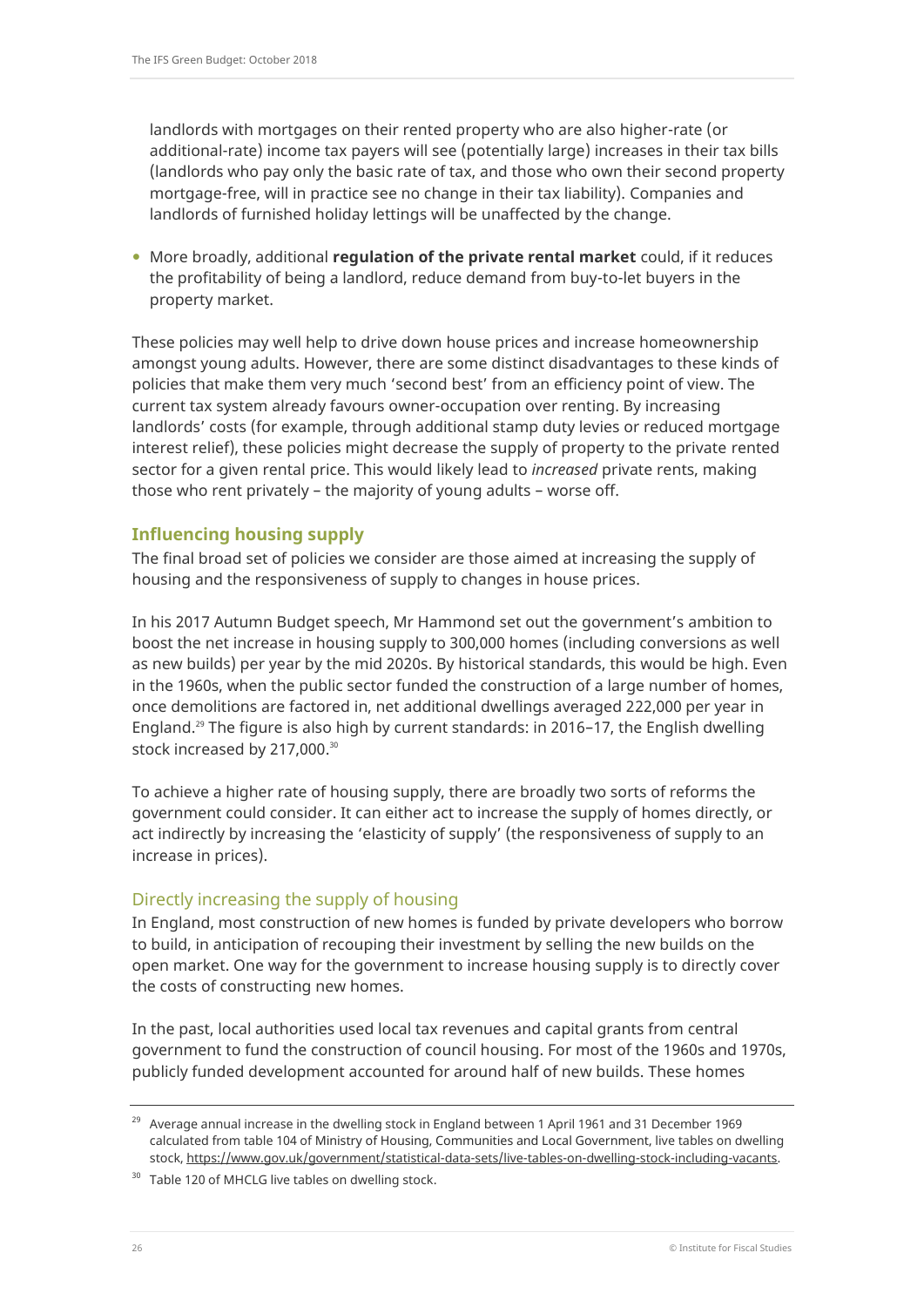remained the property of the state (at least until Right to Buy was introduced), and were typically let at below-market rents. In the early 1980s, there was a large decline in the number of homes built each year with public funds. Most building of social housing that did take place was done by housing associations, funded by a combination of capital grants from government and borrowing from the private sector.<sup>31</sup> Housing associations are not classified as part of the public sector, so these homes are not owned by the state, but the process by which they allocate homes and the rents they charge are heavily regulated.

The current central government vehicle for providing capital funding for social rental and shared ownership housing is the **Shared Ownership and Affordable Homes Programme**. The scheme has a budget of £4.7 billion between 2016 and 2021, which in annual terms is much less than was available 10 years ago through similar programmes. $32$ The funding is explicitly targeted at building homes for shared ownership – expected to make up 88% of houses built through the programme – rather than homes for social rent. In a shared ownership arrangement, a portion of the property is sold on the open market, whilst a portion is retained (normally by a housing association). For the tenant, this means paying a mortgage on the share that they own, and rent on the remaining share.<sup>33</sup>

Within a fixed capital budget, there is a trade-off between building homes for social rent and increasing the supply for shared ownership. The mix of tenures chosen will have different implications for homeownership and housing outcomes more generally. When social housing is built to be rented, it can only increase homeownership amongst young adults indirectly. An increase in social housing stock would result in a subset of poorer families switching from the private rental sector into the social rented sector, which offers greater stability and security. Lower demand in the private rental sector would be likely to lead to lower rents in that sector. And, as rents fall relative to prices, demand for buy-to-let properties would fall too. All else equal, this would be likely to reduce house prices and potentially boost homeownership as house prices fall.<sup>34</sup>

By contrast, the expansion of shared ownership could have a direct impact on homeownership amongst young adults. Allowing prospective owner-occupiers to buy only a share of the house they live in means that they are able to invest some of their money in housing (they share in any increases in the price of the house), even if they cannot save enough, or borrow enough, to cover the full value of a property where they would like to live. In principle, if they are able to save from their remaining income, and if their earnings grow over time, they may eventually be able to purchase the house in its entirety (though

<sup>&</sup>lt;sup>31</sup> Housing associations are currently not classified as public sector bodies, so their borrowing does not count towards the public sector total. This was not the case between 2008 and 2017.

<sup>&</sup>lt;sup>32</sup> For more information about social housing and changes in funding under the coalition government, see S. Adam, D. Chandler, A. Hood and R. Joyce, 'Social housing in England: a survey', IFS Briefing Note BN178, 2015, [https://www.ifs.org.uk/uploads/publications/bns/BN178.pdf.](https://www.ifs.org.uk/uploads/publications/bns/BN178.pdf)

 $33$  In addition, in September 2018, Prime Minister Theresa May announced a supplementary £2 billion of funding for homes for social rent. This is spread over 10 years so does not represent a large increase in the annual budget. At the Conservative party conference in October 2018, the Prime Minster also announced the removal of caps on the borrowing local authorities can make within their housing revenue accounts (their budget for investment and maintenance of council housing stock).

<sup>&</sup>lt;sup>34</sup> This analysis assumes that the land for building social housing would not otherwise have been used for building houses to be sold for their market value – which would have led to a direct increase in the supply of homes available for purchase.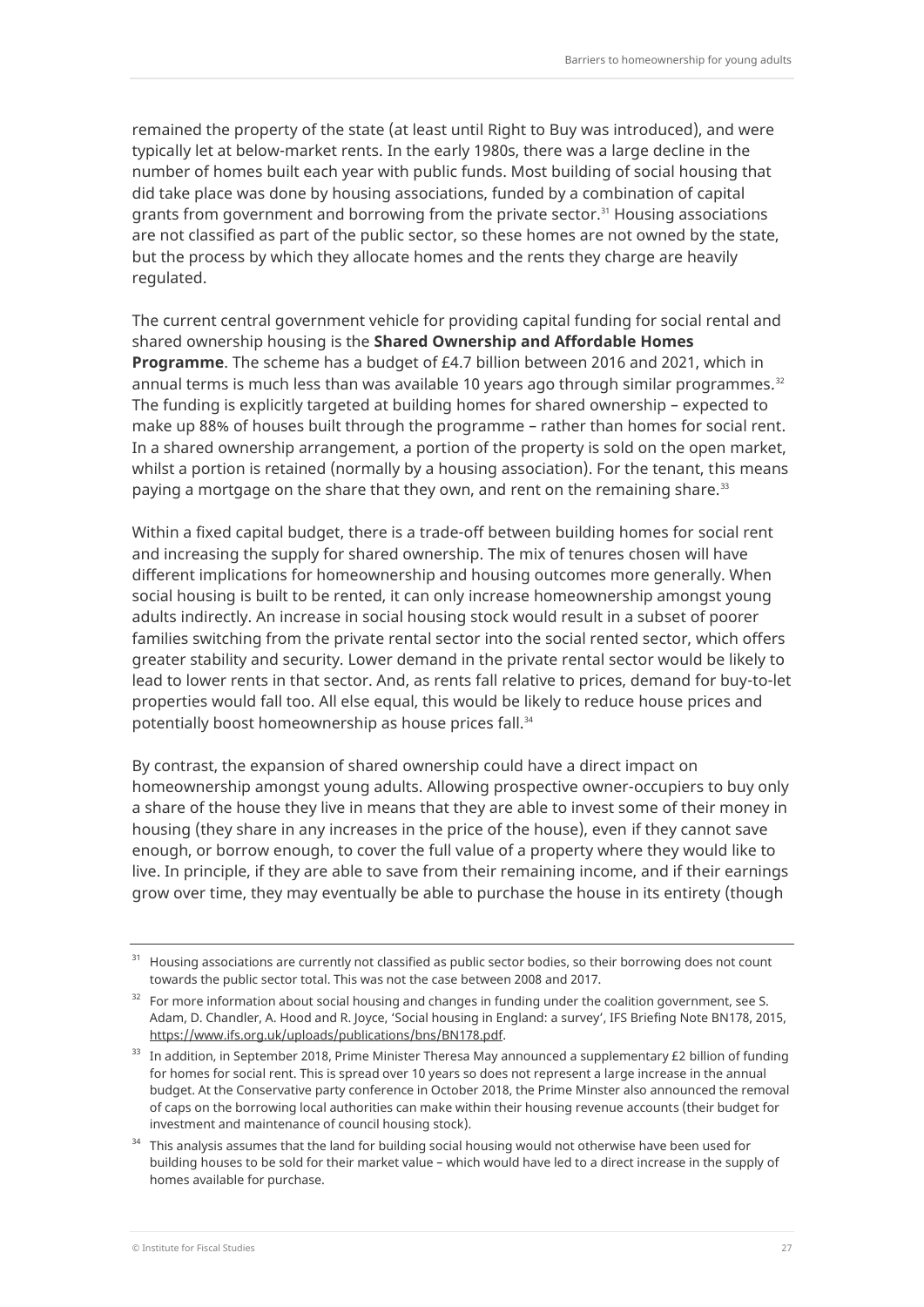the speed at which they can build up savings will be affected by the rent due on the remaining portion of the property).

However, focusing government funding on homes for shared ownership will not help people for whom owning a property will never be possible (such as many low-income social or private renters). If construction of social housing does not keep up with sales through Right to Buy and Right to Acquire, housing costs for this group could increase over time, as more people would live in the (higher-cost) private rental sector.

## Increasing the elasticity of supply

In addition to (or instead of) funding the construction of homes itself, the government could choose to help remove barriers to private sector construction of houses to be sold at market prices.

The planning system poses a substantial barrier to construction. Local authorities place restrictions on development in their area: in order to build on a particular plot of land, developers must apply for permission, which – if granted – can be conditional on meeting certain 'planning obligations'. A well-known feature of the planning system is the existence of designated green-belt areas, which cover 13% of land area in England, preventing development around London, metropolitan parts of the Midlands and northern England, Bristol, Oxford, Cambridge and Bournemouth.<sup>35</sup>

There are reasons to think that some restrictions on development are beneficial. For example, an unregulated market may not take into account the value of public goods, such as parkland, so some regulations could help prevent 'overdevelopment'.

However, the green belt places restrictions on building around the areas with the highest productivity and earnings, especially in southern England. The South East (including London) has the most stringent planning restrictions, as well as the highest demand for housing due to its wealth and productivity. This combination drives the extremely high prices shown earlier in the chapter and has made it increasingly hard for young adults to purchase a home in these areas. A previous study, published in the *Economic Journal*, concludes that, if the planning regulations in the South East were relaxed to match those in the North East, house prices in the South East would have been around 25% lower in 2008 than they were.<sup>36</sup>

More generally, by increasing the uncertainty and administrative burden of development, planning systems make development less responsive to house prices – in other words, they make supply more inelastic. Over the longer term, this could contribute to systematically lower housing supply, leading to higher property prices and rents.

As well as affecting housing supply over the longer term, strict planning constraints also compromise the effectiveness of policies that increase housing demand, such as transfers to younger generations seeking to buy homes. With price-inelastic supply, higher demand

<sup>35</sup> [https://assets.publishing.service.gov.uk/government/uploads/system/uploads/attachment\\_data/file/642684/](https://assets.publishing.service.gov.uk/government/uploads/system/uploads/attachment_data/file/642684/Green_Belt_Statistics_England_2016-17.pdf) [Green\\_Belt\\_Statistics\\_England\\_2016-17.pdf.](https://assets.publishing.service.gov.uk/government/uploads/system/uploads/attachment_data/file/642684/Green_Belt_Statistics_England_2016-17.pdf)

<sup>36</sup> C. Hilber and W. Vermeulen, 'The impact of supply constraints on house prices in England', *Economic Journal*, 2016, 126, 358–405.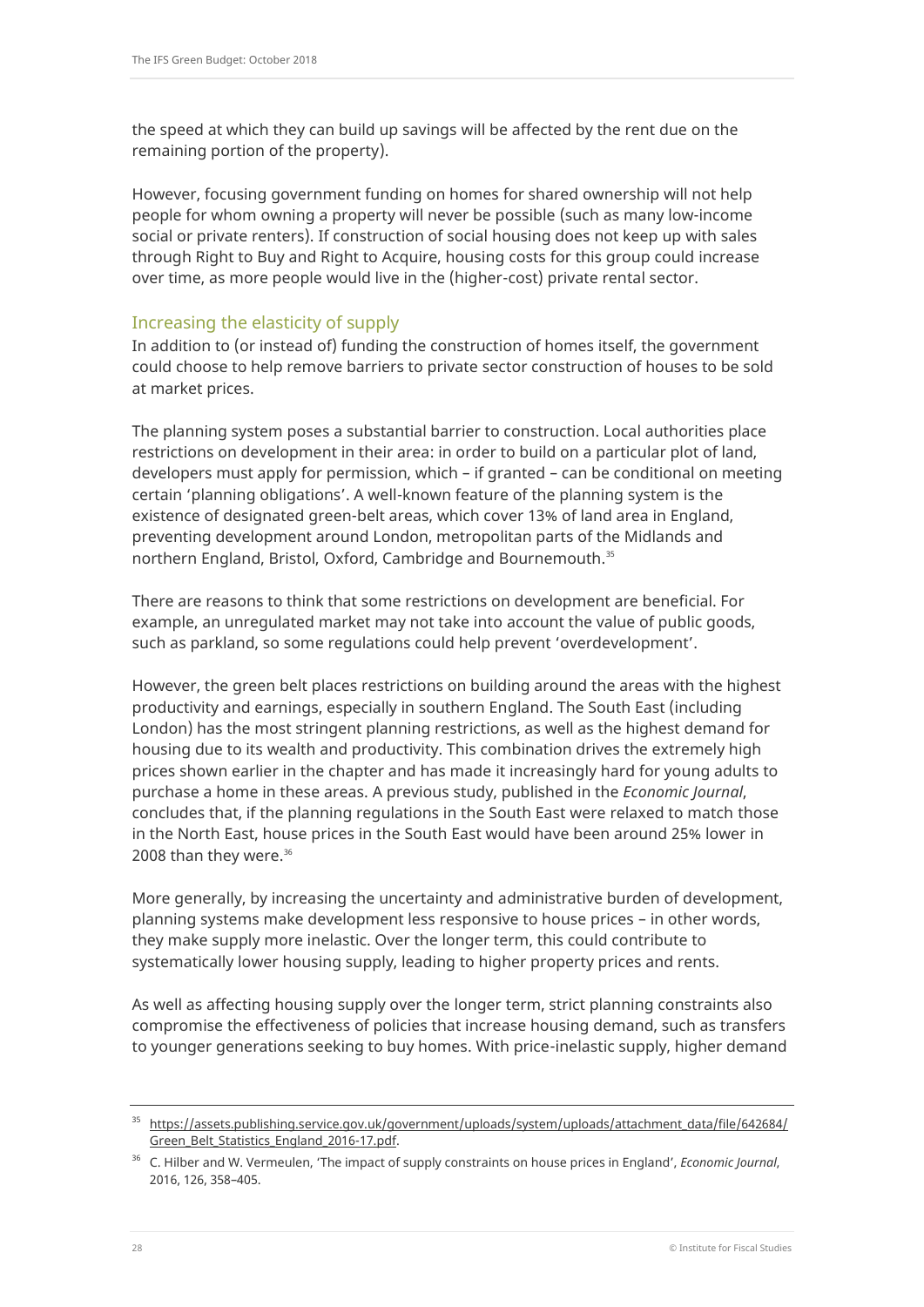due to these policies would push up house prices, rather than deliver substantial increases in homeownership.

The coalition and Conservative governments have introduced a series of policies that seek to make the planning system easier to navigate, in order to help make supply more responsive to price:

- **'Reforming the planning system'**: Changes implemented in recent years have included measures to increase certainty for developers, by: requiring planning authorities to publish more information about their intentions for new home building in their area; reducing the amount of negotiation in the planning process; and introducing permitted development rights. In London, 'fast-track' planning has been introduced whereby permission is (in principle) given by default if certain criteria are met.
- **New Homes Bonus**: This provides local councils with an incentive to permit housing developments by matching the increased council tax revenues on new-build properties for four years.

The reforms that have been introduced are sensibly aimed at loosening some supply restrictions. But the planning system remains one fundamentally based on case-by-case discretion, with elements of developer–planner negotiation and of unavoidable local politics. Even with greater guidance and information put out by planning authorities, the reforms made so far are more likely to deliver incremental improvements in the system than to create radical change in the approach to development taken by local planning authorities.

Finally, there are many other ways in which the government is trying to increase the elasticity of housing supply by making it easier to access the land and funding that make development possible. There is a wide range of current government policies that fall into this category (reflecting the wide range of potential barriers), primarily aimed at helping developers in the earliest stages to secure land and prepare sites. Some examples include:

- **Building on public sector land**: There have been various pushes for the public sector to sell its land for development. One of the roles of Homes England is to coordinate making public sector land available to private developers for housing construction.<sup>37</sup>
- **Home Building Fund**: The government provides loans of between £250,000 and £250 million to private sector organisations to fund development costs of building homes or the costs of site preparation. A total of £4.5 billion of loans are available over six years.
- **Housing Infrastructure Fund**: This provides central government money to local authorities in order to build infrastructure needed to allow the building of new homes or to accompany new homes. A total of £5 billion of grant funding is available over six years.

In all three of these cases, the underlying rationale is that there are profitable projects that are prevented from moving forwards due to market failures. Potential market failures

<sup>&</sup>lt;sup>37</sup> See Chapter 6 for more details.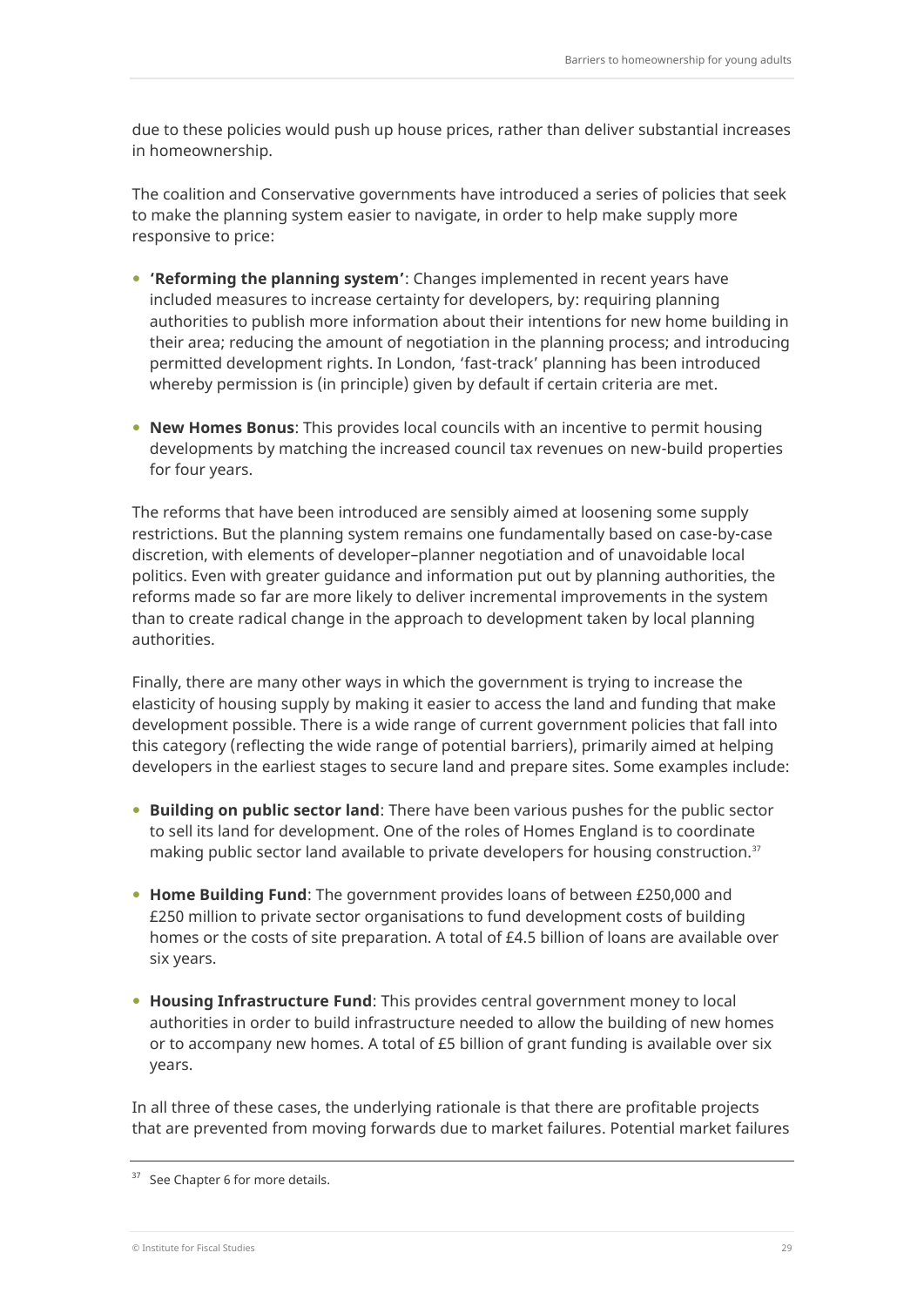that create barriers to profitable projects include developers finding it hard to raise credit to fund even profitable developments, and the existence of public goods (such as new link roads) that need to be provided alongside the development, but which will benefit a wider population than will live in the new homes.

By intervening with targeted assistance, the government hopes to overcome these barriers and use a relatively small amount of money to 'enable' large amounts of development. Whether it is effective in practice will hinge on targeting – is the government able to identify those cases in which private developers really do have a profitable project but are constrained by a market failure? Without good targeting, these policies could have a significant amount of deadweight and make little impact on housing supply.

The current and past governments have pursued a range of policies to help directly boost, and increase the elasticity of, housing supply in England. Many of these policies seem to have potential attractions, but with so many modest changes being made at the same time it is difficult to predict how they will interact, and in the future it will be challenging to look back and unpick the contribution of any individual policy to any changes we may see in housing supply. It remains to be seen whether their cumulative effect will be enough to significantly boost housing supply and limit property price growth.

#### **Summary**

Overall, with firms and individuals<sup>38</sup> unable to build many more houses in response to demand, the result of higher demand has been higher prices over time (even after adjusting for inflation). There are many reasons that demand for property has increased over time, particularly in London and the South East, including a growing population, higher incomes and lower interest rates. However, as we set out in Section 9.2 with regard to falling interest rates, the extent to which higher demand (for whatever reason) leads to higher property prices depends on the elasticity of supply.

Indeed, over the longer run, it will be hard to achieve sustained levels of higher homeownership without greater increases in the supply of homes. Over time, the demand for housing (and space to live in) tends to go up (although higher interest rates might moderate some demand for housing). This is not just as a result of population growth, but also because housing is a 'normal' good: as incomes rise, people want more space to live in. Indeed, housing is almost certainly 'income elastic': as incomes grow, demand for housing increases more rapidly than incomes.<sup>39</sup> This means that, as the country (hopefully) gets richer over time, demand for housing will continue to grow strongly.

If the country continues to have a planning system that restricts the ability to build more homes in the areas where prices rise, this higher demand is likely to lead to increasingly higher property prices. Higher property prices reduce the ability of younger adults to

<sup>&</sup>lt;sup>38</sup> Although not many properties are built by individuals (independently of developers) in the UK at the moment, in other European countries, such as Belgium and France, it is much more common. See [https://www.sheffield.ac.uk/news/nr/home-building-architecture-development-grand-designs-custom-build](https://www.sheffield.ac.uk/news/nr/home-building-architecture-development-grand-designs-custom-build-europe-1.560893)[europe-1.560893.](https://www.sheffield.ac.uk/news/nr/home-building-architecture-development-grand-designs-custom-build-europe-1.560893)

<sup>39</sup> See, for example: G. Meen, 'Homeownership for future generations in the UK', *Urban Studies*, 2013, 50, 637–56; and P. Cheshire and S. Sheppard, 'Estimating the demand for housing, land, and neighbourhood characteristics', *Oxford Bulletin of Economics and Statistics*, 1998, [60,](https://onlinelibrary.wiley.com/toc/14680084/1998/60/3) 357–82.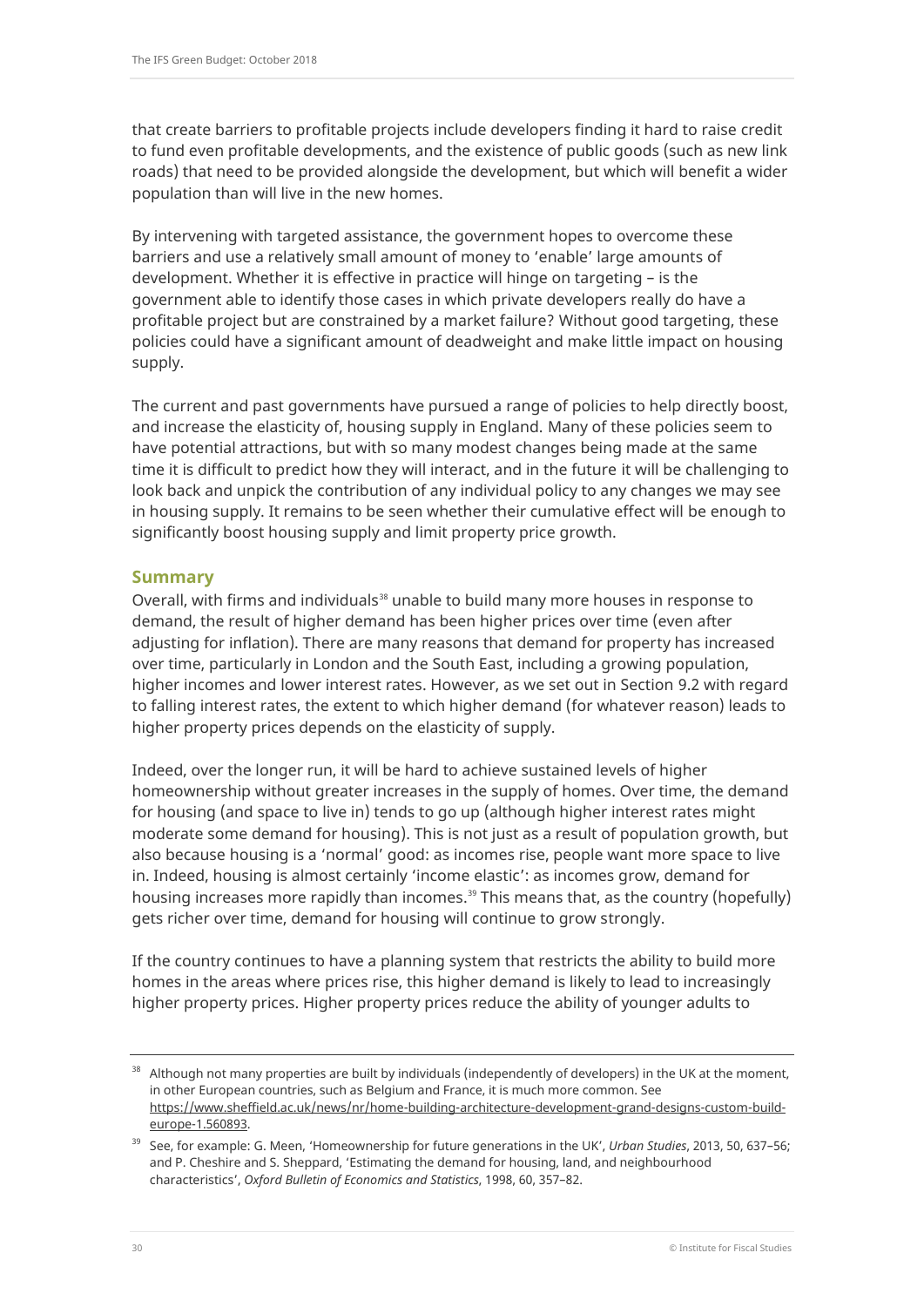purchase homes, and restrictions on the supply of homes also lead to higher rental prices for those who do not own a home.

If, on the other hand, increased demand led to higher supply and construction of homes (for example, if planning constraints on green-belt areas were relaxed), particularly in south-eastern England, then prices would be likely to moderate. More young adults would be able to purchase homes, and private renters would face lower private rental costs.

# **9.6 Conclusion**

This chapter has examined barriers to homeownership and policies that might be used to address the falls in homeownership among younger adults over the last 20 years. Property prices in the UK grew faster than incomes, rents and the price of other goods and services between the mid 1990s and the financial crisis. Over this period, house prices in south-eastern England (including London) grew the fastest and, after small declines, they have continued to increase over the last decade. Elsewhere, they remain below their 2007 peak. The huge increases in property prices are the key reason for declining homeownership among young adults, partly because they are unable to buy and partly because they are unwilling to do so at prevailing prices.

There are a number of economic reasons to be concerned about low homeownership for young adults; for example, higher homeownership could have positive spillover effects onto society as a whole. The most unambiguous of these reasons is that high property prices, and the resulting low homeownership rates, increase inequalities both between generations (as older generations benefit from higher property prices at the expense of young ones) and within the younger generation (as those with greater parental wealth will see increasingly large benefits compared with others in their generation).

In policy commentary, there has been a lot of focus on the difficulty prospective first-time buyers have in saving enough for a 10% deposit on a home. It has indeed become harder to save for a 10% deposit over the last 20 years: the proportion who need to save an amount equivalent to their total annual net income in order to buy an average-priced home in their local area has increased more than fourfold, from 9% to 41%. Over the last 10 years, it has become harder to save for a deposit in the South East, East of England and London. Elsewhere in England, it has become slightly easier, reflecting differential trends in house prices.

A key additional constraint is that even when young adults have a 10% deposit, they might not be able to borrow enough to purchase a home. Twenty years ago this was rare, but now almost four-in-ten young adults with a 10% deposit cannot borrow enough to purchase even one of the cheapest properties in their local area, and almost two-in-three cannot in London. Even if they could borrow more, it is not clear they would, as committing to service and repay the large mortgage implied by high prices may not be something that many young adults want to do.

The key to increasing homeownership is lower property prices, at least relative to young families' incomes. In the medium to long term, the way to achieve this is a greater, and more price-responsive (or elastic), supply of housing. Property prices are highest in southeastern England (including London) not only because it is the richest area of the country,